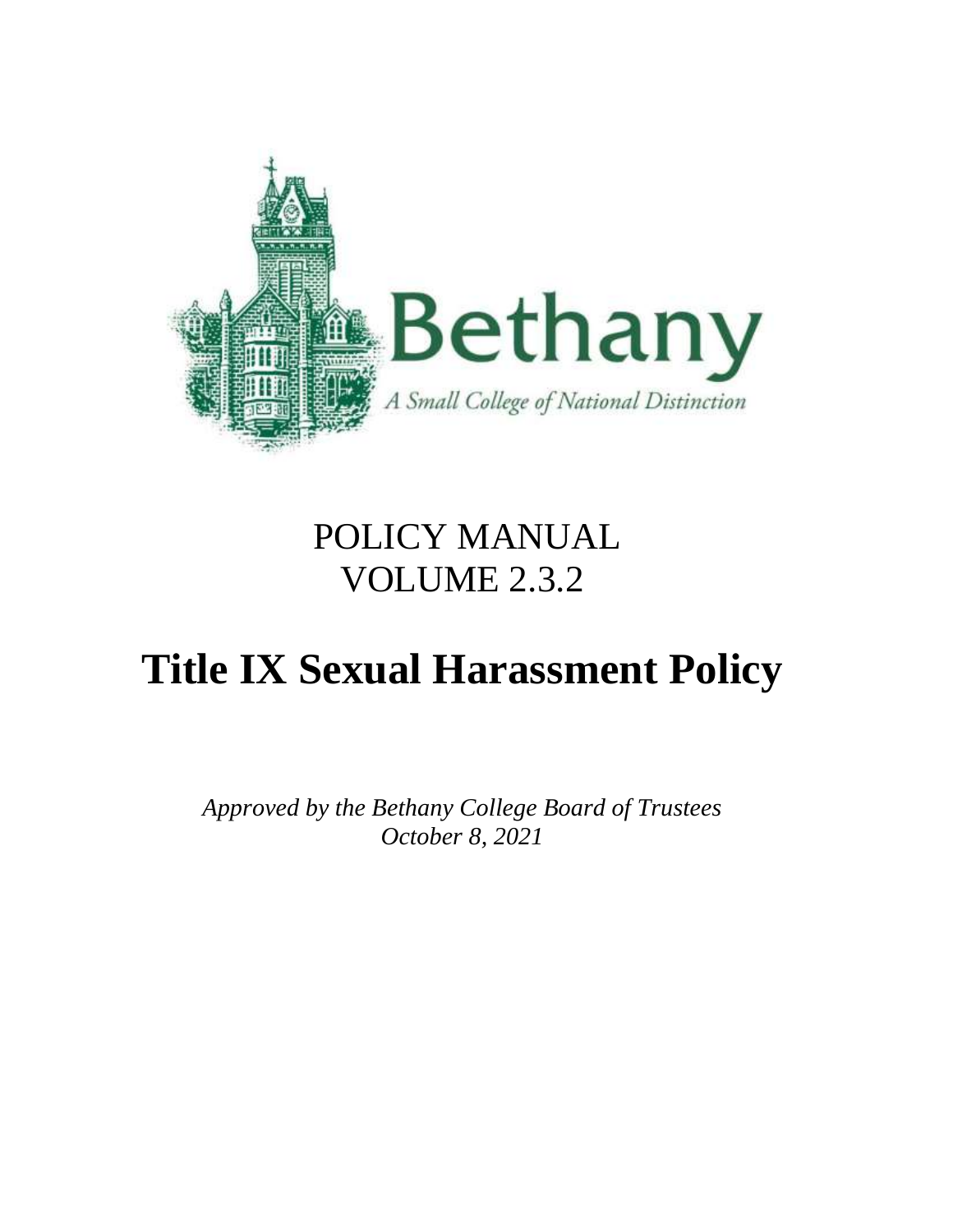**Policy dictates that the Officers of Bethany College are:**

**President of the College Provost and Dean of Faculty Chief Financial Officer Chief Advancement Officer**

**Specific titles for the latter three may vary according to organizational structure. For the purpose of Bethany College policy documents for the 2021-2022 academic year, the Chief Academic Officer is the Provost and Dean of Faculty; the Chief Financial Officer is the Vice President for Finance; and, the Chief Advancement Officer is the Vice President for Institutional Advancement and Alumni Affairs. Titles for these three positions may change at the discretion of the President of the College.**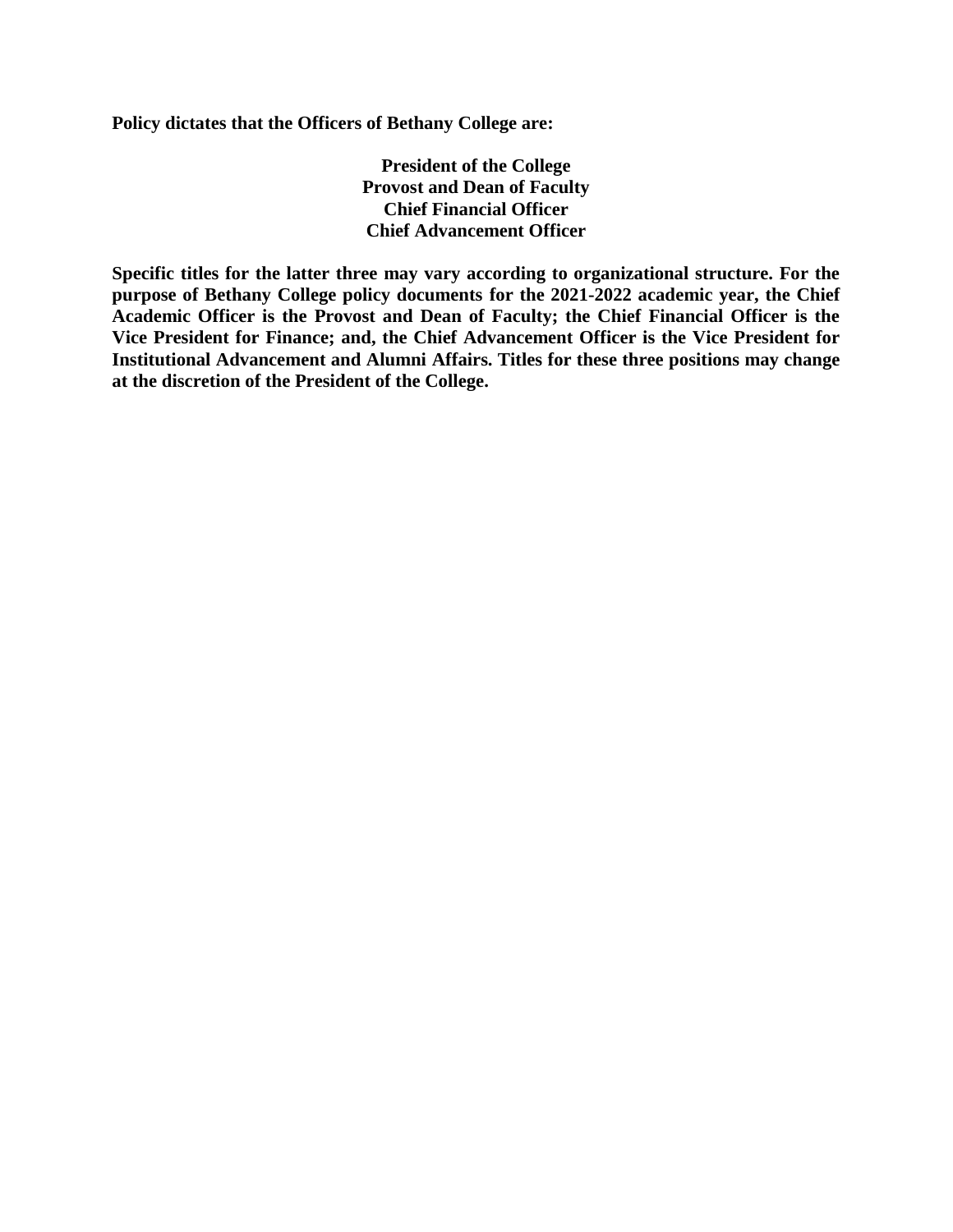# **Table of Contents**

| I.              |                                                             |  |
|-----------------|-------------------------------------------------------------|--|
| II.             |                                                             |  |
| Ш.              |                                                             |  |
| A.              |                                                             |  |
| <b>B.</b>       |                                                             |  |
| IV.             |                                                             |  |
| A.              |                                                             |  |
| <b>B.</b>       |                                                             |  |
| $\mathcal{C}$ . |                                                             |  |
| D.              |                                                             |  |
| Ε.              |                                                             |  |
| V.              |                                                             |  |
| VI.             |                                                             |  |
| VII.            |                                                             |  |
| A.              |                                                             |  |
| <b>B.</b>       |                                                             |  |
| VIII.           | INTAKE PROCESS FOR REPORTS OF TITLE IX SEXUAL HARASSMENT 17 |  |
| IX.             |                                                             |  |
| X.              |                                                             |  |
| XI.             |                                                             |  |
| A.              |                                                             |  |
| <b>B.</b>       |                                                             |  |
| $\mathbf{C}$ .  |                                                             |  |
| D.              |                                                             |  |
| Ε.              |                                                             |  |
| XII.            |                                                             |  |
| XIII.           |                                                             |  |
| XIV.            |                                                             |  |
|                 |                                                             |  |
| XV.             |                                                             |  |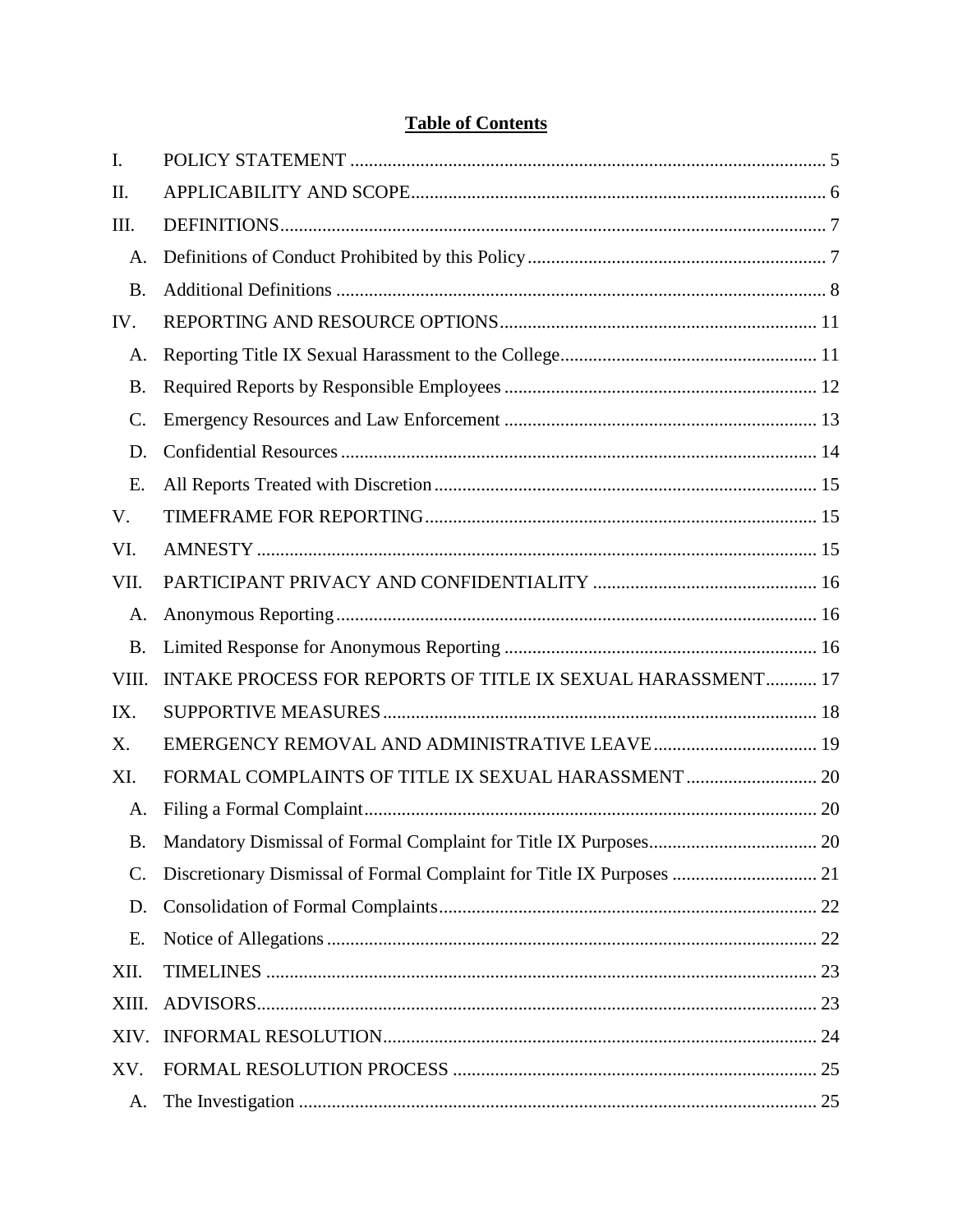| 1.   |                                                                               |  |
|------|-------------------------------------------------------------------------------|--|
| 2.   |                                                                               |  |
| 3.   | Draft Investigative Report and Opportunity to Inspect and Review Evidence  26 |  |
| 4.   |                                                                               |  |
| B.   |                                                                               |  |
| 1.   |                                                                               |  |
| 2.   |                                                                               |  |
| 3.   |                                                                               |  |
| 4.   |                                                                               |  |
| 5.   |                                                                               |  |
| 6.   |                                                                               |  |
| 7.   |                                                                               |  |
| 8.   |                                                                               |  |
| 9.   |                                                                               |  |
| 10.  |                                                                               |  |
| C.   |                                                                               |  |
| D.   |                                                                               |  |
| E.   | Written Notice Regarding Outcome and, if applicable, Sanctions/Remedies  33   |  |
| XVI. |                                                                               |  |
|      |                                                                               |  |
|      |                                                                               |  |
|      |                                                                               |  |
|      |                                                                               |  |
|      |                                                                               |  |
| I.   |                                                                               |  |
| Π.   |                                                                               |  |
| Ш.   |                                                                               |  |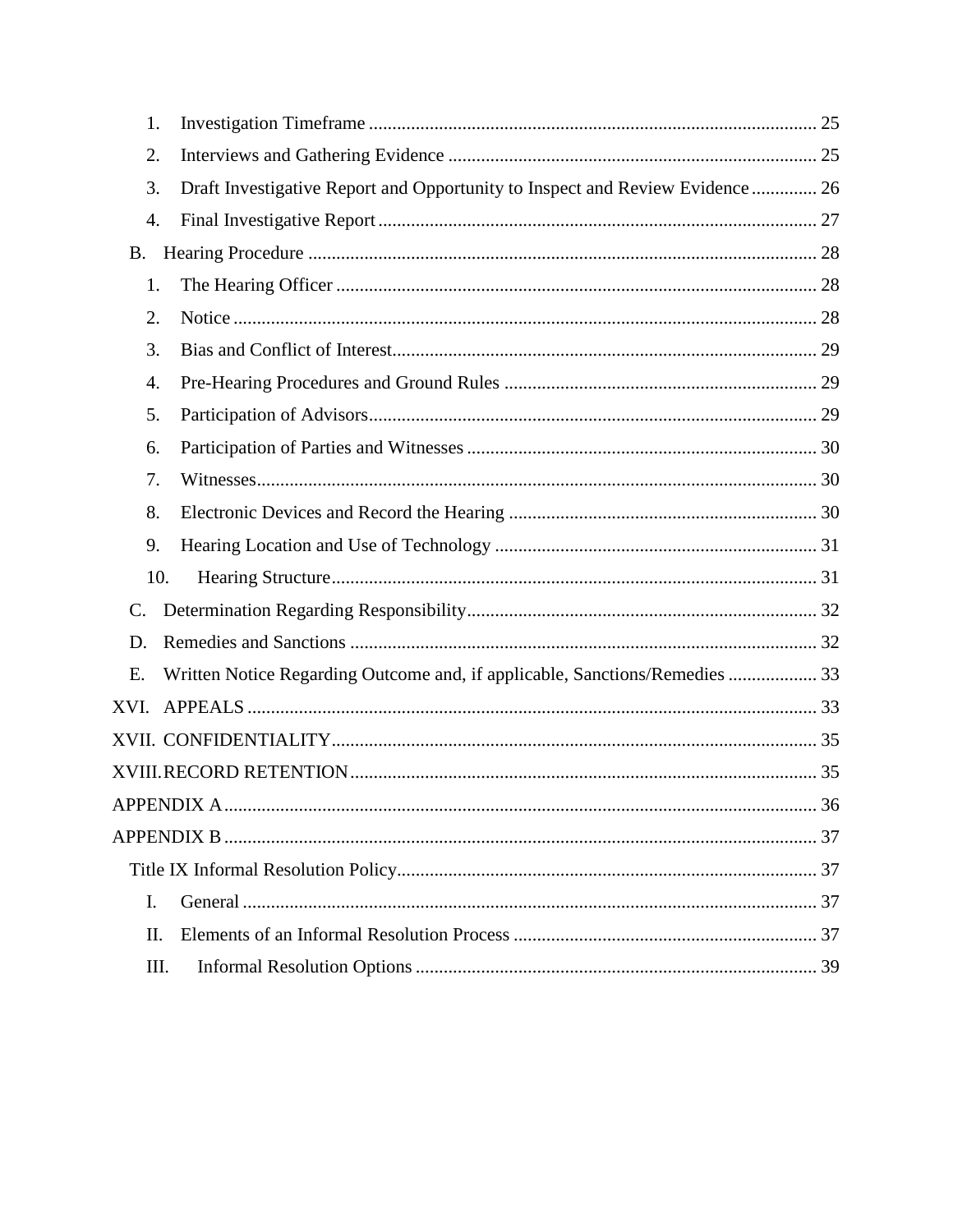#### **Volume 2.3.2**

#### **Title IX Sexual Harassment Policy**

*This Title IX Sexual Harassment Policy shall supersede all other Title IX Sex Discrimination Policies heretofore adopted by this College.*

#### <span id="page-4-0"></span>**I. POLICY STATEMENT**

l

Bethany College ("the College") is committed to creating and maintaining a learning and work environment that is free from discrimination based on sex.

This Title IX Sexual Harassment Policy (the "Policy") prohibits sex-based discrimination, including sex-based harassment, in all operations of the College. The Policy is intended to meet the College's obligations under Title IX of the Education Amendments of 1972 ("Title IX"); the Jeanne Clery Disclosure of Campus Security Policy and Campus Crime Statistics Act ("Clery Act"), as amended by the Violence Against Women Reauthorization Act of 2013 ("VAWA"), with respect to its application to sex-based misconduct; and other applicable law and regulations.

#### *The College is committed to the principles of academic freedom and freedom of expression and the Policy should be interpreted, and will be applied, consistent with both of these principles.*

The Policy also prohibits retaliation against an individual: (1) who makes a report or files a Formal Complaint of Title IX Sexual Harassment; (2) about whom a report is made or against whom a Formal Complaint is filed; (3) who participates in the reporting, investigation, or adjudication of possible violations of this Policy; or (4) who engages in good faith opposition to what another individual reasonably believes to be Title IX Sexual Harassment under this Policy.

The College's Title IX Coordinator is responsible for administering the Policy and related procedures.<sup>1</sup> Any inquiries about the Policy or procedures should be referred to the College's Title IX Coordinator, Khali Blankenship, who may be contacted as follows:

> Khali Blankenship Carpenter, Esq. Student Life – Bethany House 31 E Campus Drive Bethany, WV 26032-3002 **Phone**: 304.829.7064 **Email**: [kblankenship@bethanywv.edu](mailto:kblankenship@bethanywv.edu) or [titleix@bethanywv.edu](mailto:titleix@bethanywv.edu)

 $<sup>1</sup>$  All references in the Policy to the Title IX Coordinator should be understood to also include any individual acting</sup> as a designee of the Title IX Coordinator.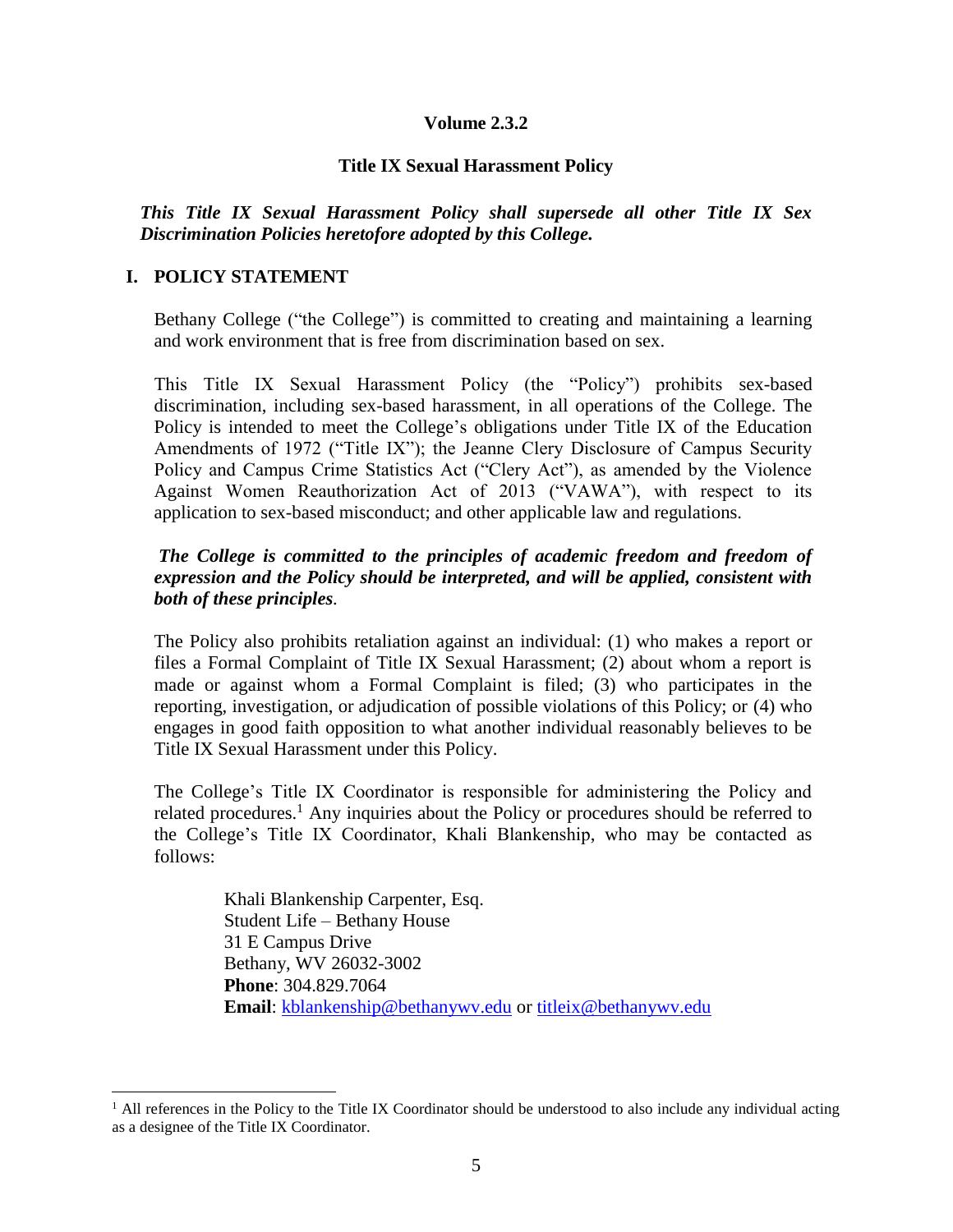# <span id="page-5-0"></span>**II. APPLICABILITY AND SCOPE**

This Policy applies to all members of the College community. This includes, but is not limited to, full and part-time students; full and part-time employees, including faculty members, staff, student employees, and temporary and contract employees; and certain third parties, including applicants for admission and employment, visitors, employees of College contractors, and individuals who are participating in a College Education Program or Activity, but who are neither enrolled in an academic program/course at the College nor employed by the College (e.g. individuals participating in or attending a College Education Program or Activity by invitation or that is open to the public). The Policy applies regardless of the gender, gender identity, or sexual orientation of the parties.

This Policy prohibits Title IX Sexual Harassment committed against any member of the College community in the United States and within a College Education Program or Activity.

The College retains the discretion to determine that conduct that occurs outside of the United States or outside of a College Education Program or Activity, including online conduct that is not part of a College Education Program or Activity, is within the scope of this Policy. In making this determination, the College will consider the severity of the alleged conduct, the risk of ongoing harm, whether both parties are members of the College community, the impact on College programs or activities, and whether offcampus conduct is part of a series of actions that occurred both on and off campus.

Reported incidents of discrimination or other misconduct on the basis of sex that are not covered by this Policy may be governed by other College policies, including but not limited to:

- [Student Code of Conduct](https://2a2fc3rfbvx3l0sao396kxen-wpengine.netdna-ssl.com/student-life/wp-content/uploads/sites/9/2021/06/Student-Code-of-Conduct.pdf)
- Campus Community Policies
- [Faculty Personnel Policies](https://2a2fc3rfbvx3l0sao396kxen-wpengine.netdna-ssl.com/about-bethany/wp-content/uploads/sites/2/2019/02/Policy-Manual-Volume-IV-2018-19.pdf)
- [Staff Personnel Policies](http://2a2fc3rfbvx3l0sao396kxen-wpengine.netdna-ssl.com/about-bethany/wp-content/uploads/sites/2/2019/01/Policy-Manual-Volume-V-2018-19.pdf)
- [Student Life Policies](https://2a2fc3rfbvx3l0sao396kxen-wpengine.netdna-ssl.com/about-bethany/wp-content/uploads/sites/2/2021/06/Volume-7-Student-Life-Policies2.pdf)

This Policy supersedes any conflicting information in any other College policy with respect to the definitions and procedures applicable to alleged Title IX Sexual Harassment. This Policy and the related procedures provide the exclusive remedy for alleged Title IX Sexual Harassment.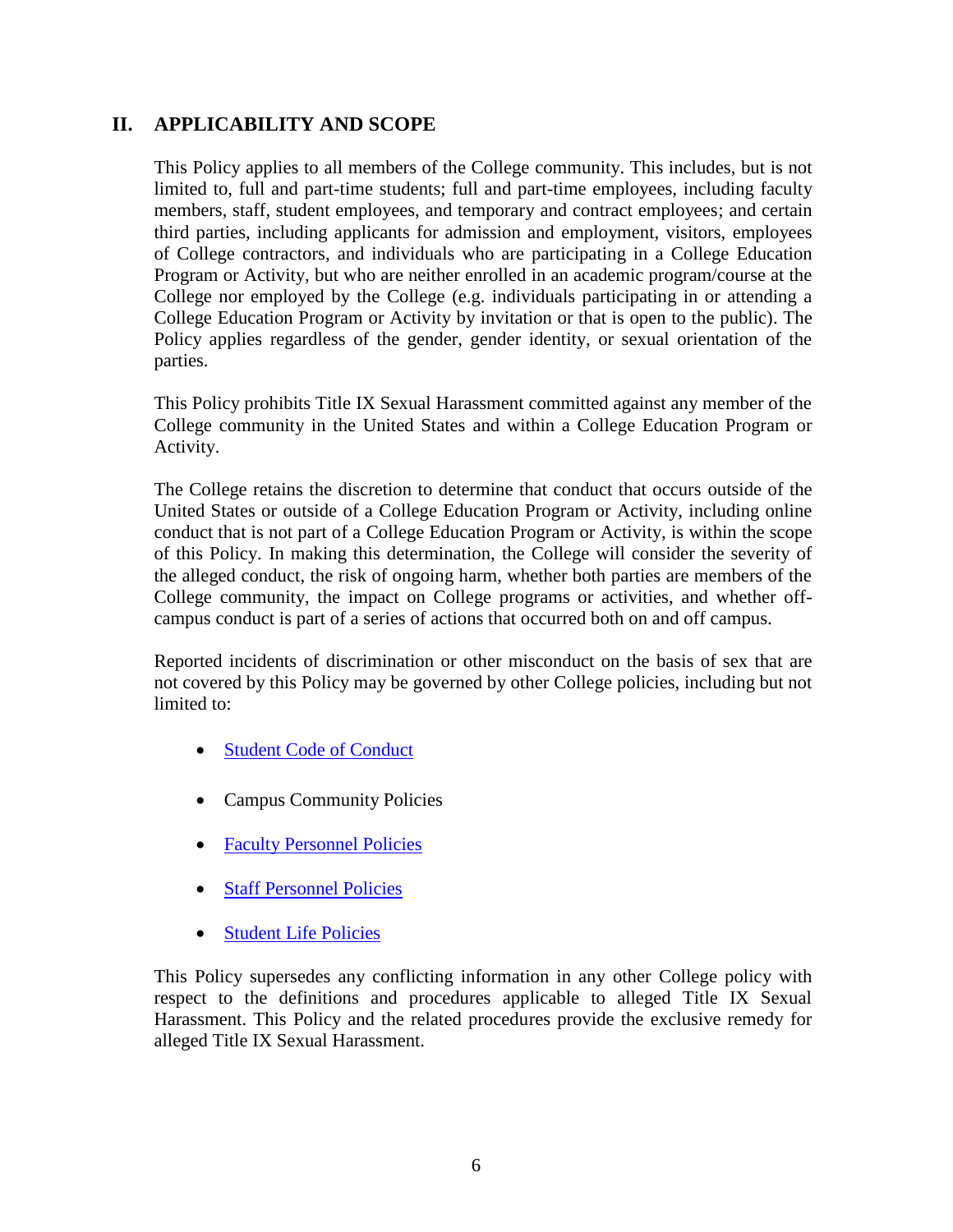## <span id="page-6-0"></span>**III. DEFINITIONS**

#### <span id="page-6-1"></span>**A. Definitions of Conduct Prohibited by this Policy**

**Title IX Sexual Harassment**: conduct on the basis of sex that satisfies one or more of the following –

- A College employee (including a faculty member) conditioning the provision of an aid, benefit, or service of the College on an individual's participation in unwelcome sexual conduct. *Also known as quid pro quo sexual harassment.*
- Unwelcome conduct determined by a reasonable person to be so severe, pervasive, and objectively offensive that it effectively denies a person equal access to a College Education Program or Activity.
- **Sexual Assault**: any sexual act directed against another person, without the consent of the victim, including instances where the victim is incapable of giving consent. Sexual assault can occur between individuals of the same or different sexes and/or genders or gender identities.

Sexual Assault includes the following:

- o **Rape**: the carnal knowledge of a person, without the consent of the victim, including instances where the victim is incapable of giving consent because of his/her/their age or because of his/her/their temporary or permanent mental or physical incapacity;
- o **Sodomy**: oral or anal sexual intercourse with another person, without the consent of the victim, including instances where the victim is incapable of giving consent because of his/her/their age or because of his/her/their temporary or permanent mental or physical incapacity;
- o **Sexual Assault with an Object**: to use an object or instrument to unlawfully penetrate, however slightly, the genital or anal opening, or other bodily orifice, of another person, without the consent of the victim, including instances where the victim is incapable of giving consent because of his/her/their age or because of his/her/their temporary or permanent mental or physical incapacity;
- o **Fondling**: the touching of the private body parts of another person for the purpose of sexual gratification, without the consent of the victim, including instances where the victim is incapable of giving consent because of his/her/their age or because of his/her/their temporary or permanent mental or physical incapacity;
- o **Incest**: sexual intercourse between persons who are related to each other within the degrees wherein marriage is prohibited by law; or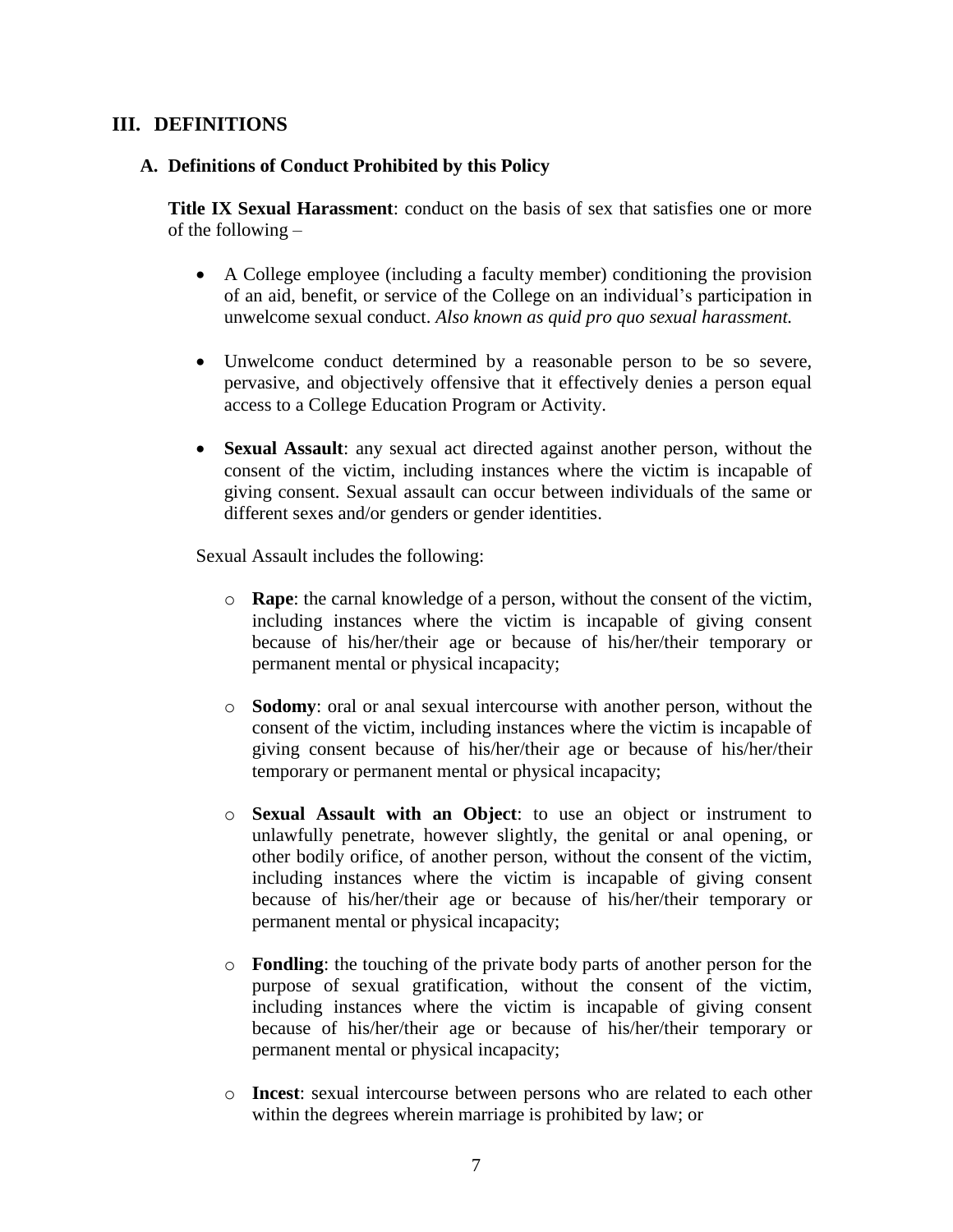- o **Statutory Rape**: sexual intercourse with a person who is under the statutory age of consent.
- **Domestic Violence**: a felony or misdemeanor crime of violence committed by a current or former spouse or intimate partner of the victim, by a person with whom the victim shares a child in common, by a person who is cohabitating with or has cohabitated with the victim as a spouse or intimate partner, by a person similarly situated to a spouse of the victim under the domestic or family violence laws of the West Virginia, or by any other person against an adult or youth victim who is protected from that person's acts under the domestic or family violence laws of West Virginia.
- **Dating Violence**: an act of violence committed by a person who is or has been in a social relationship of a romantic or intimate nature with the victim; and where the existence of such a relationship is determined based on a consideration of the (1) length of the relationship, (2) type of relationship, and (3) frequency of interaction between the persons involved in the relationship.
- **Stalking**: a course of conduct directed at a specific person that would cause a reasonable person to (1) fear for his/her/their safety or the safety of others, or (2) suffer substantial emotional distress.
- **Retaliation**: an adverse action or other form of negative treatment, including but not limited to intimidation, threats, coercion, discrimination or harassment, carried out in response to a good-faith reporting of or opposition to Title IX Sexual Harassment; an individual's or group's participation, including testifying or assisting in the College's Title IX Procedures; an individual's or group's refusal to participate in the College's Title IX Procedures; or other form of good faith opposition to what an individual reasonably believes to be Title IX Sexual Harassment under this Policy.

Individuals are also protected from retaliation for making good faith requests for accommodations on the basis of religion or disability.

To be a Policy violation, the challenged actions or treatment must be sufficiently serious to discourage a reasonable person from further reporting, participation, or opposition.

Charging an individual with a Policy violation for making a materially false statement in bad faith in the course the College's Title IX process does not constitute Retaliation. The exercise of rights protected under the First Amendment also does not constitute Retaliation.

#### <span id="page-7-0"></span>**B. Additional Definitions**

**Official with Authority:** an official of the College with the authority to institute corrective action on behalf of the College and notice to whom causes the College to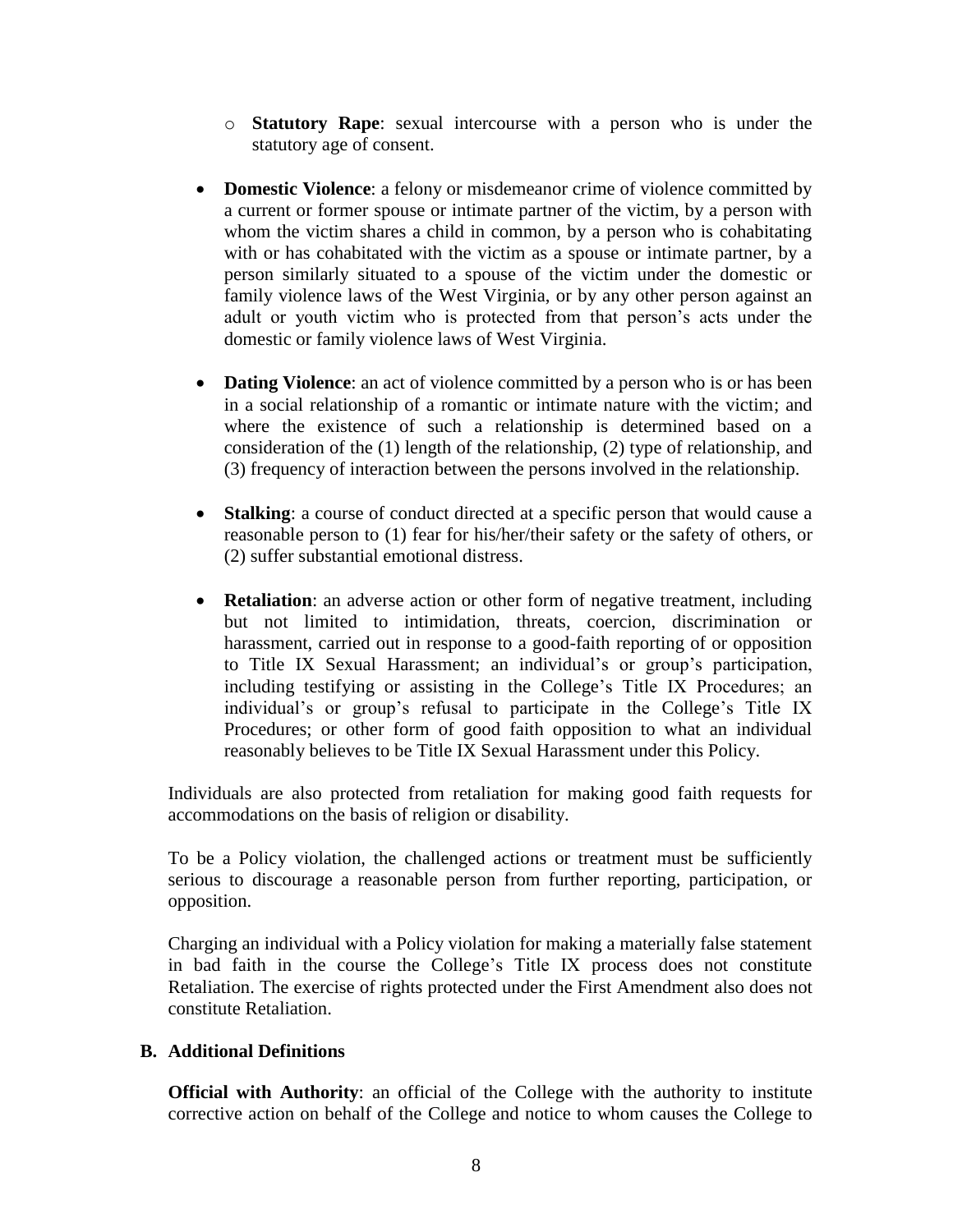respond to Title IX Sexual Harassment. For a full list of College officials that meet this definition, see  $\Delta$ ppendix  $\Delta$  attached to this Policy.

**Complainant**: an individual who is alleged to be the victim of Title IX Sexual Harassment.

**Effective Consent**: Effective consent is the basis of the analysis applied to unwelcome sexual contact. Lack of consent is the critical factor in any incident of sexual misconduct. Effective consent is informed, freely and actively given, and requires clear communication between all persons involved in the sexual encounter. Effective consent is active, not passive. Effective consent can be communicated verbally or by actions. But in whatever way consent is communicated, it must be mutually understandable.

- 1. Silence and consent: Silence, in and of itself, cannot be interpreted as consent. It is the responsibility of the initiator of sexual contact to make sure they understand fully what the person with whom they are involved wants and does not want sexually.
- 2. Transferability of consent: Effective consent to one form of sexual activity does not imply consent to other forms of sexual activity. Previous relationships or consent do not imply consent to future sexual acts.
- 3. Consent and force: Effective consent cannot be procured by use of physical force, compelling threats, intimidating behavior, or coercion.
- 4. Inability to consent: Effective consent cannot be given by minors, mentally disabled individuals, or persons incapacitated as a result of drugs or alcohol. If you have sexual activity with someone you know to be, or should know to be, mentally or physically incapacitated (by alcohol or other drug use, unconsciousness, or blackout), you are in violation of this policy. Incapacitation is a state where one cannot make a rational, reasonable decision because he/she/they lack(s) the ability to understand the "who," "what," "when," "where," "why," or "how" of the sexual interaction.
- 5. Consent and drugs/alcohol: This policy also covers someone whose incapacity results from mental disability, sleep, involuntary physical restraint, or from the taking of a so-called "date-rape" drug. Possession, use and/or distribution of any of these substances, including Rohypnol, Ketomine, GHB, Burundanga, etc. is prohibited, and administering one of these drugs to another student for the purpose of inducing incapacity is a violation of this policy. Administering alcohol to another person for the purpose of inducing incapacity, even if the person is of legal drinking age, is also a violation of this policy. Use of alcohol or drugs will never function as a defense to a violation of this policy. The initiator of sexual activity is responsible for obtaining consent from his/her/their sexual partner(s), regardless of the initiator's own incapacity.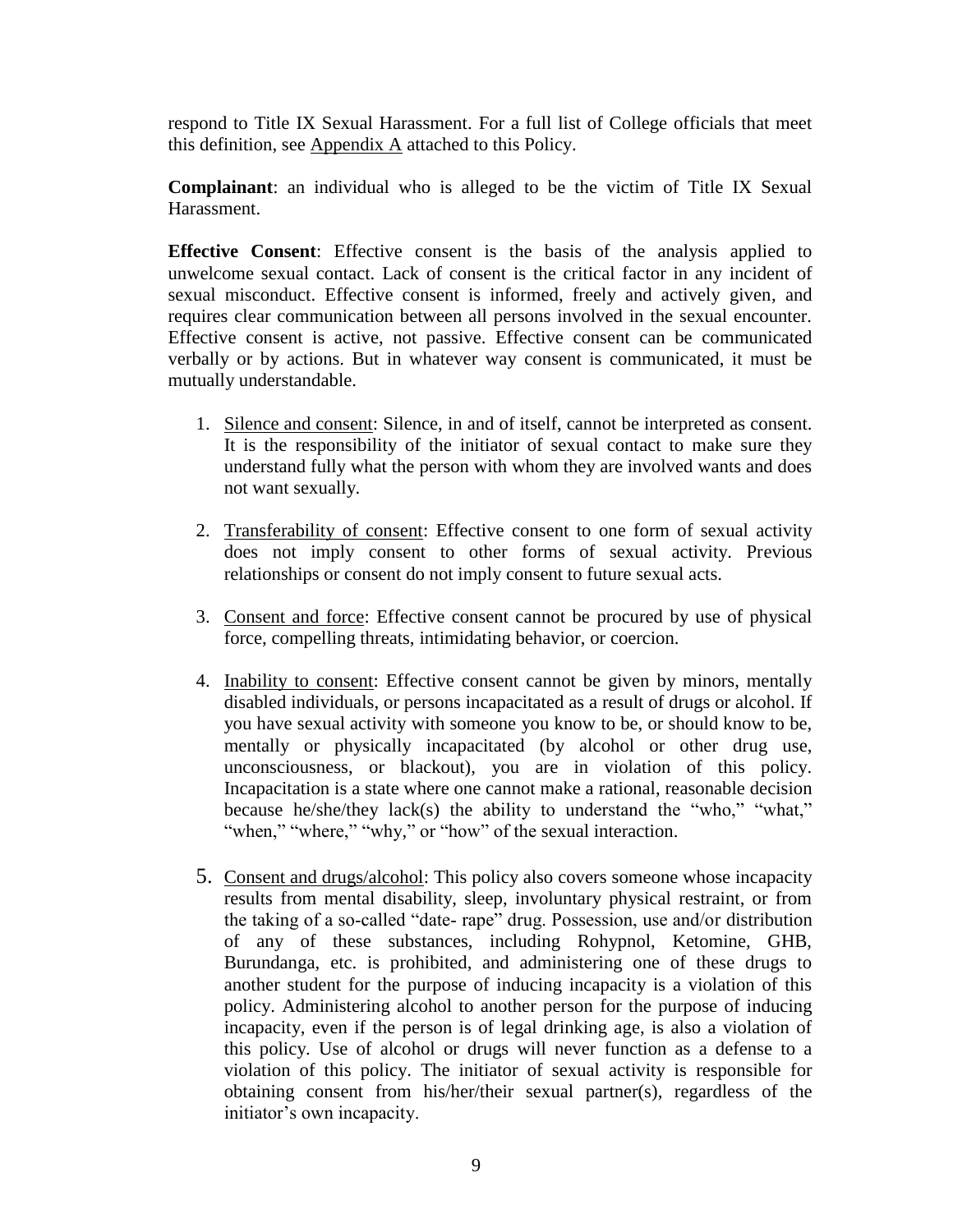**Consensual Relationships**: The potential for abuse or the appearance of abuse and the inherent differential in authority prompt the College to prohibit any faculty member or employee of the College from engaging in a romantic and/or sexual relationship or in romantic and/or sexual conduct with any student of any gender or identity currently enrolled at Bethany College.

Likewise, the potential for abuse or the appearance of abuse and the inherent differential in authority prompt the College to prohibit any member of the College community from engaging in a romantic and/or sexual relationship or in romantic and/or sexual conduct with any employee of any gender or gender identity who that person supervises or evaluates in any way.

It should be noted that exceptions to any of these prohibitions will be considered by the Vice President and Dean of Students on a limited, case-by-case basis. If you have questions about the applications or effect of this policy to an existing or potential relationship, it is your duty to consult with the Vice President and Dean and Students.

In keeping with this policy, if charges of sexual harassment are made, the existence of a consensual relationship in any of the contexts stated above shall not be a defense in any proceeding resulting from such charges.

Individuals who violate this provision are subject to the range of discipline listed in this policy.

This policy is in addition to existing College rules and regulations and does not alter or modify any existing policy.

**College Education Program or Activity**: all operations of the College, including (1) those locations, events, and circumstances where the College exercises substantial control and (2) any building owned or controlled by a student organization recognized by the College. Conduct that occurs on-campus occurs within the College's Education Program or Activity. Conduct that occurs off campus in locations or at events with no connection to the College is unlikely to occur in the College's Education Program or Activity.

**Formal Complaint**: a document filed by a Complainant or signed by the Title IX Coordinator alleging Title IX Sexual Harassment against a Respondent and requesting that the College investigate the allegation of Title IX Sexual Harassment. A Formal Complaint may be filed with the Title IX Coordinator in person, by mail, by email, or through the electronic reporting system on the College's website.

**Report**: formal notification to the Title IX Coordinator or an Official with Authority, either orally or in writing, of the belief that Title IX Sexual Harassment occurred.

**Respondent**: the person or office, program, department, or group against whom an allegation or complaint is made (e.g. the individual[s], organizational unit[s], or group[s] who has been reported to be the perpetrator of conduct that could constitute Title IX Sexual Harassment).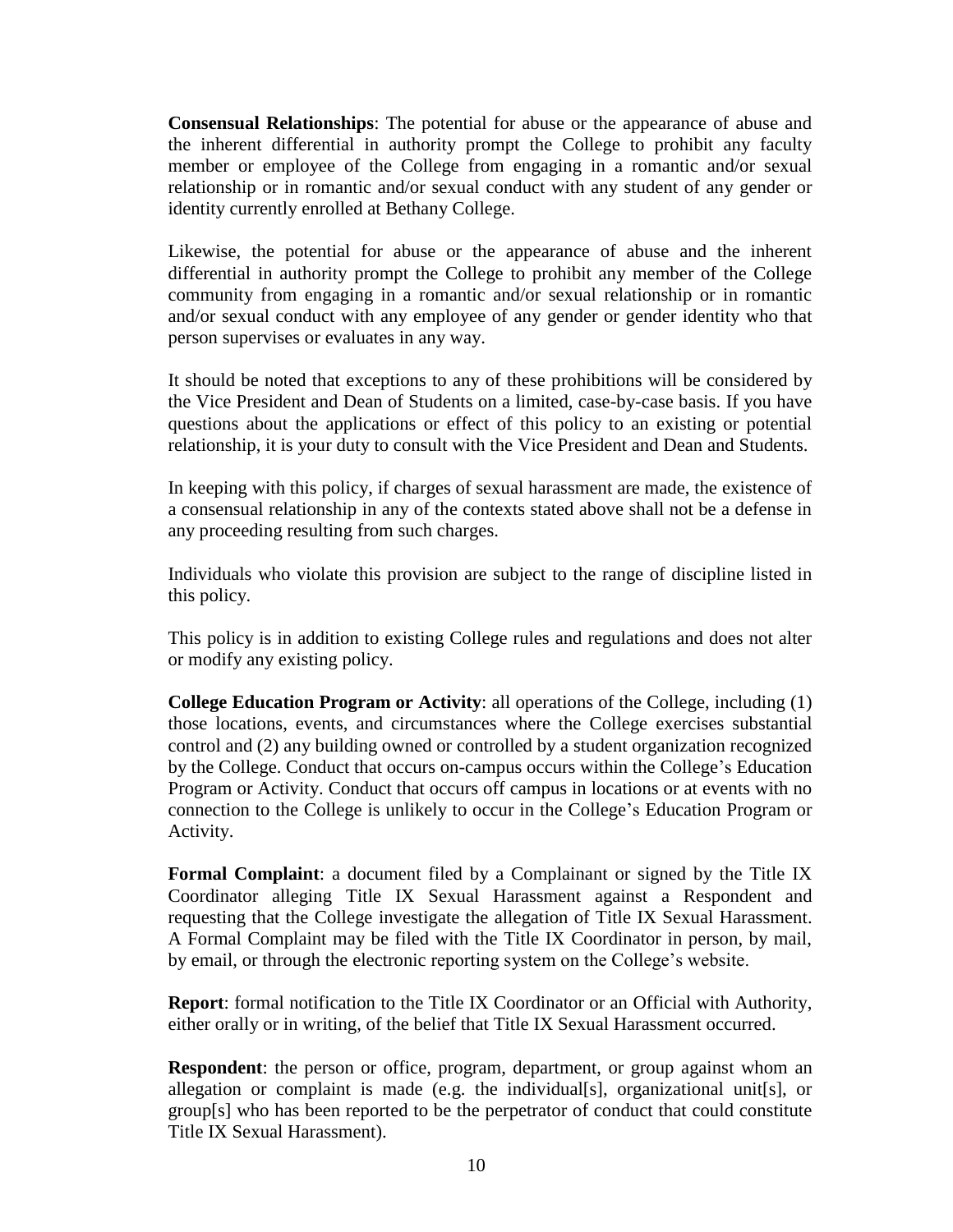**Responsible Employee**: an individual designated by College policy who is required to report information regarding Title IX Sexual Harassment to the Title IX Coordinator.

**Student**: an individual who was selected for part-time, full-time, special, associate, transfer, exchange, or any other enrollment, membership, or matriculation in or at the College.

#### <span id="page-10-0"></span>**IV. REPORTING AND RESOURCE OPTIONS**

#### <span id="page-10-1"></span>**A. Reporting Title IX Sexual Harassment to the College**

The College encourages all individuals to report allegations of Title IX Sexual Harassment directly to the Title IX Coordinator or to an Official with Authority (see Appendix A for a complete list of Officials with Authority). Any person, regardless of whether they are the Complainant, may report Title IX Sexual Harassment to the Title IX Coordinator and/or the Deputy Title IX Coordinator.

Reporting an incident of Title IX Sexual Harassment to the Title IX Coordinator or an Official with Authority allows the College to provide Supportive Measures (as described below), but does not necessarily result in the initiation of a grievance procedure.

A report may be made in person, in writing, by telephone, by email, or through the electronic reporting system on the College's website.

To make a report, contact the Title IX Coordinator or the Deputy Title IX Coordinator at:

#### **Khali Blankenship Carpenter, Esq.**

Director of Student Conduct and Title IX Coordinator/504 Coordinator Student Life – Bethany House 31 E Campus Drive Bethany, WV 26032-3002 **Phone**: 304.829.7064 **Email**: [KBlankenship@bethanywv.edu](mailto:KBlankenship@bethanywv.edu) or [titleix@bethanywv.edu](mailto:titleix@bethanywv.edu)

#### **Kathy Burd**

Director of Human Resources & Deputy Title IX Coordinator Business Affairs – Cramblet Hall 31 E Campus Drive Bethany College Bethany, WV 26032 **Phone**: 304.829.7131 **Email**: [KBurd@bethanywv.edu](mailto:KBurd@bethanywv.edu)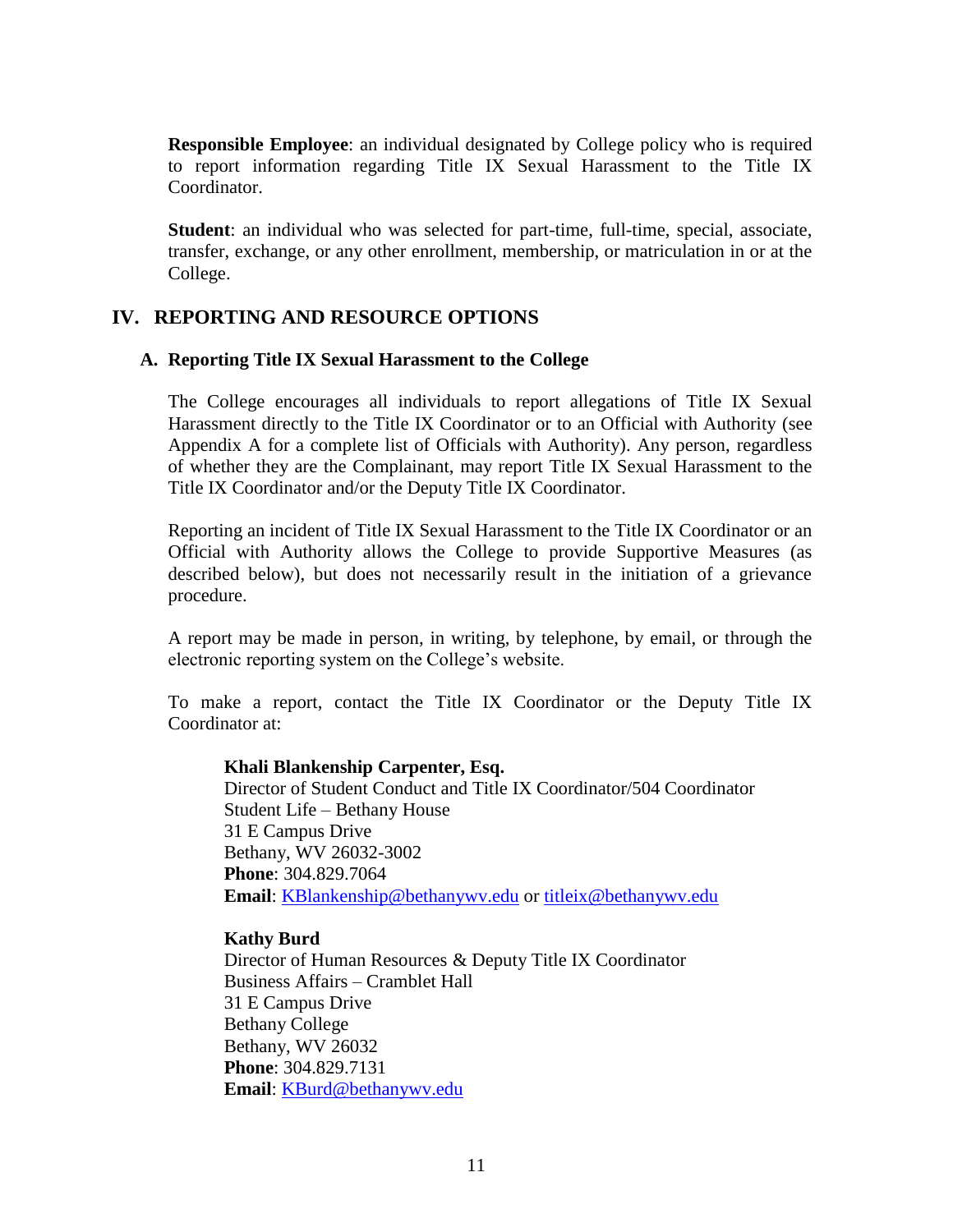A report can also be made anonymously by telephone, in writing, or electronically through the website reporting system. Depending on the level of information available about the incident or the individuals involved, the College's ability to respond to an anonymous report may be limited. The College will, however, take whatever steps it deems appropriate and in the best interests of the overall College community, consistent with the information available.

## *Only a report to the Title IX Coordinator or an Official with Authority will trigger the College's obligation to respond to an allegation of Title IX Sexual Harassment.*

Any report involving a minor will be shared with law enforcement agencies and child protective services within 24 hours, as required by West Virginia Code § 49-2-803.

#### <span id="page-11-0"></span>**B. Required Reports by Responsible Employees**

Responsible Employees are expected to be discreet, but are required by the College to promptly consult with Title IX Coordinator by telephone, email, or online reporting form to share known details of an incident of alleged Title IX Sexual Harassment.

The following have been designated by the College as Responsible Employees:

- Board of Trustees Members
- President
- Provost and Dean of Faculty
- Vice President for Enrollment Management and Marketing
- Vice President of Advancement and Alumni Relations
- Vice President for Finance
- Vice President and Dean of Students
- Director of Athletics
- Assistant Athletics Director
- Director of Student Conduct
- Director of Safety and Security
- Director of Enrollment
- Director of Student Affairs
- Director of Student Athlete Success
- Director of Advancement Services
- Coordinator of Student Activities and Volunteer Services
- Director of Government, Foundation, and Academic Grants
- All College Faculty
- All Athletic Department Coaches and Staff
- All Public Safety Staff
- All Student Life Staff
- All Resident Assistants
- All Admissions Staff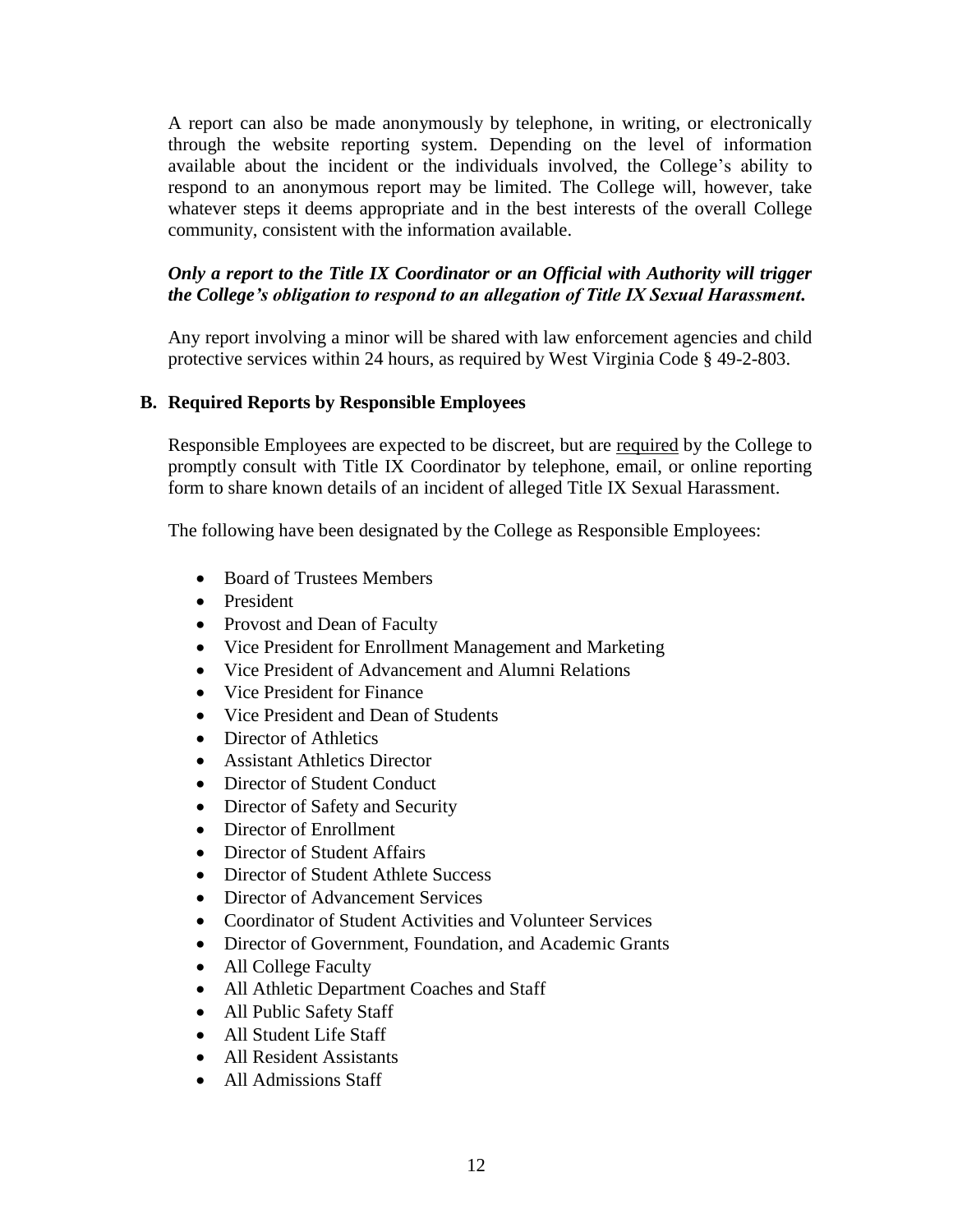A Responsible Employee's receipt of information will not automatically trigger an obligation to respond to an allegation of Title IX Sexual Harassment. Only a report to the Title IX Coordinator or an Official with Authority will trigger the College's obligation to respond to an allegation of Title IX Sexual Harassment.

#### <span id="page-12-0"></span>**C. Emergency Resources and Law Enforcement**

Emergency medical assistance and campus safety/law enforcement assistance are available 24/7 both on and off campus. Individuals are encouraged to contact law enforcement and seek medical treatment as soon as possible following an incident that may pose a threat to safety or physical well-being or following a potential criminal offense.

**Law Enforcement Assistance**: Members of the College community who believe their safety or the safety of others is threatened or who have experienced or witnessed Title IX Sexual Harassment that may be criminal in nature should immediately call the Department of Safety and Security at 7744 (if on campus), 304.830.3924 (if off campus), or call 911 to reach local law enforcement.

**Emergency Medical Assistance**: The College encourages individuals to seek assistance from a medical provider or crisis response service immediately after an incident that may require medical attention. This provides the opportunity to address physical well-being or health concerns, preserve any available evidence, and begin a timely investigative and remedial response.

Emotional care, counseling, and crisis response are available on and off campus:

## **On-campus phone numbers**:

- Campus Safety and Security: 304.830.3924
- Student Life On Call (staffed around the clock when classes are in session): 304.830.3933
- Title IX Coordinator: 304.829.7064
- Deputy Title IX Coordinator: 304.829.7131
- Campus Health and Wellness Center: 304.829.7567

#### **Off-campus phone numbers**:

• Emergencies: 911 (from an on-campus phone, dial 9-911)

In the event that the incident was one of sexual violence, do everything possible to preserve evidence by making certain that the crime-scene is not disturbed. The decision to press charges does not have to be made at this time. However, following these procedures will help preserve this option for the future. If involved in an incident of sexual violence, please do not bathe, urinate, douche, brush teeth, or drink liquids. Clothes should not be changed. However, if clothes are changed, bring all the original clothing to the hospital in a paper bag, as plastic bags may damage the evidence.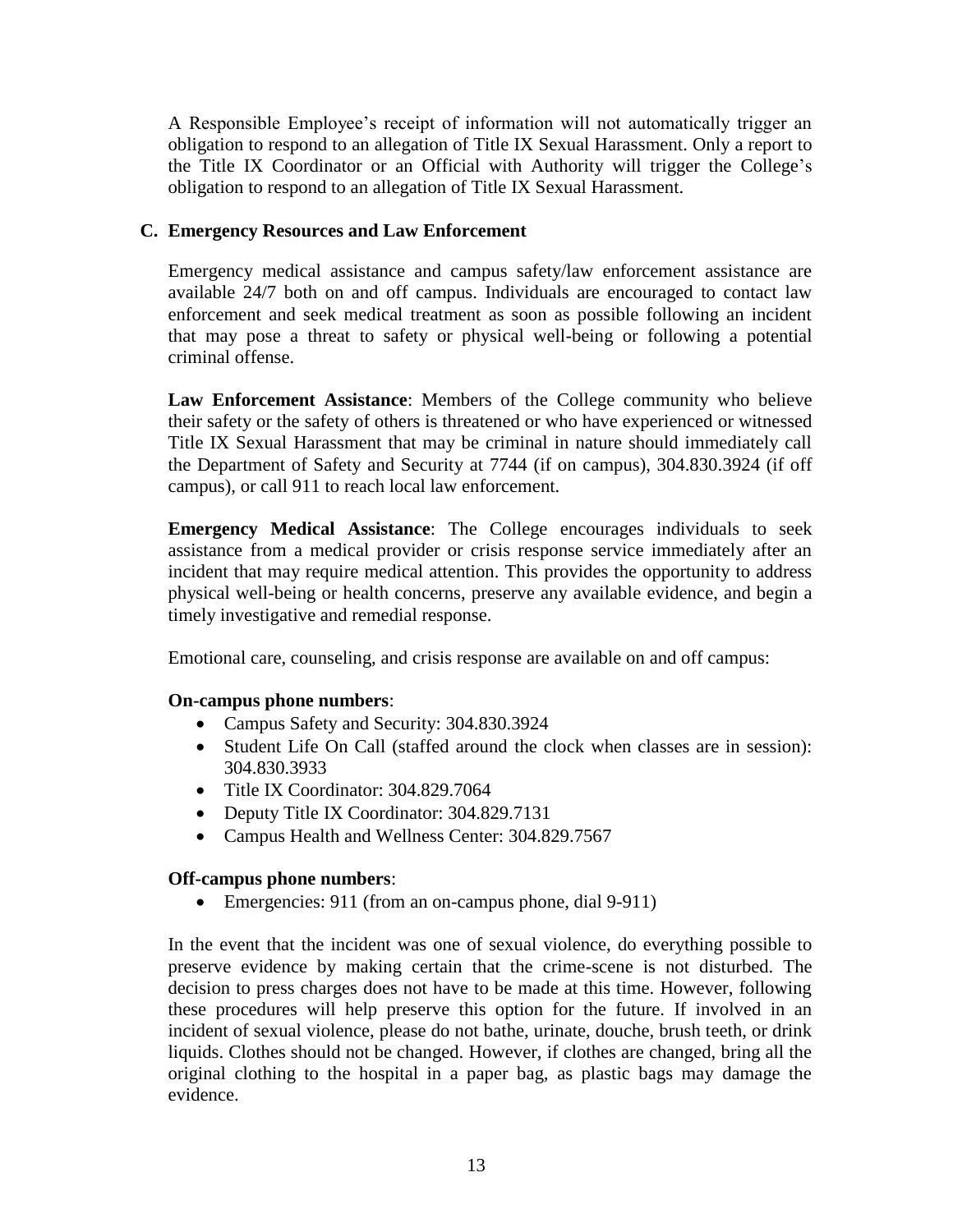When necessary, seek immediate medical attention at an area hospital and take a full change of clothing, including shoes, for use after a medical examination. Some area hospitals include, but are not limited to:

Wheeling Hospital – 16.5 miles from Bethany College 1 Medical Park Wheeling, WV 26003 304.243.3000

Weirton Medical Center – 20.5 miles from Bethany College 601 Colliers Way Weirton, WV 26062 304.797.6000

Washington Hospital – 22.5 miles from Bethany College 155 Wilson Avenue Washington, PA 15301 724.225.7000

An advocate from the Sexual Assault Help Center, located in Wheeling, WV, can offer support at the hospital. However, this service must specifically be requested.

#### <span id="page-13-0"></span>**D. Confidential Resources**

Confidential Resources are employees or offices who are available to provide individuals with assistance, support, and additional information.

Confidential Resources are prohibited from disclosing confidential information unless (1) given permission by the person who disclosed the information; (2) there is an imminent threat of harm to self or others; (3) the conduct involves suspected abuse of a minor under the age of 18; or (4) as otherwise required or permitted by law or court order. Confidential Resources may be required to report non-identifying information to the College's Department of Safety and Security for Clery Act crime reporting purposes.

The following College resources can provide counseling, information, and support in a confidential setting:

#### **Strictly confidential on-campus phone numbers**:

- Counseling Center: 304.829.7572
- College Chaplain: 304.829.7137
- Student Health: 304, 829, 7567

#### **Strictly confidential off-campus phone numbers**:

- Sexual Assault Help Center (Wheeling, WV): 304.234.8519
- National Sexual Assault Hotline: 1.800.656.HOPE (1.800.656.4673)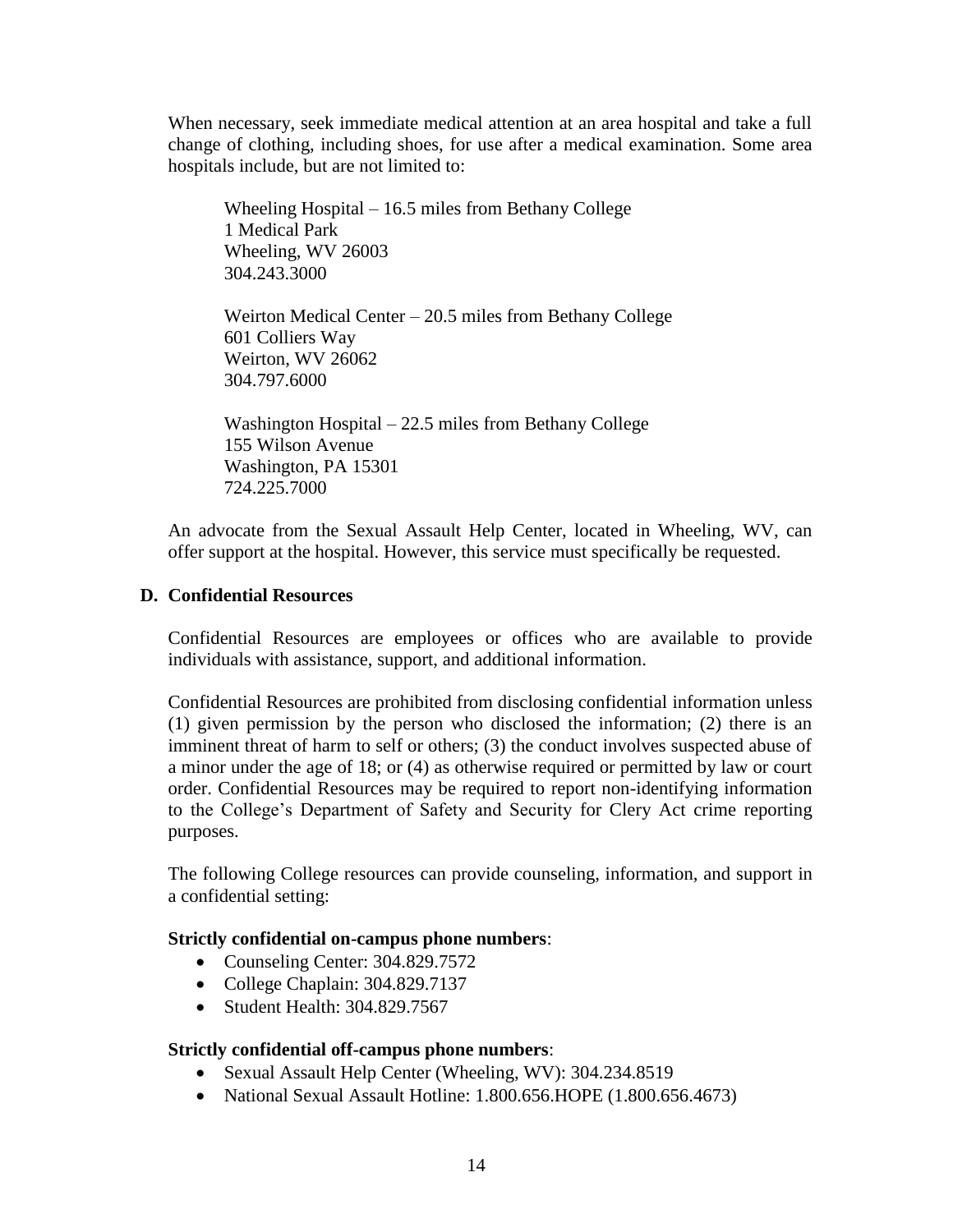#### <span id="page-14-0"></span>**E. All Reports Treated with Discretion**

All inquiries, complaints, and investigations are treated with discretion. Information is revealed only as law and policy permit or require. However, the identity of the complainant is usually revealed to the person(s) accused of such conduct and any witnesses with consent of the complainant. Publicizing information about alleged sex discrimination or retaliation is strictly prohibited and may be considered a violation of College policy. The Family Educational Rights and Privacy Act ("FERPA") also protects student's records by restricting the amount of people who have access to Title IX investigative materials and/or records.

## <span id="page-14-1"></span>**V. TIMEFRAME FOR REPORTING**

In order to maintain and support a community that is respectful and free from Title IX Sexual Harassment and to maximize the College's ability to respond promptly and effectively, the College urges individuals to come forward with reports of Title IX Sexual Harassment as soon as possible. The sooner a report is made, the more effectively it can be investigated, e.g. while witnesses are still available, memories are fresh, and documentation may still be available. *There is, however, no time limitation for reporting Title IX Sexual Harassment.*

## <span id="page-14-2"></span>**VI. AMNESTY**

Sometimes students are reluctant to seek help after experiencing Title IX Sexual Harassment, or may be reluctant to help others who may have experienced Title IX Sexual Harassment, because they fear being held responsible by the College or law enforcement for drug use or underage alcohol consumption.

The College generally will not pursue disciplinary action against a student who makes a good faith report to the College, or who participates as a party or witness in the grievance process related to Title IX Sexual Harassment, for personal consumption of alcohol or other drugs (underage or illegal), or for COVID-19 related policy violations, that would otherwise be a violation of the Student Code of Conduct, provided the misconduct did not endanger the health or safety of others. In order to seek shelter under the College's Title IX Amnesty Policy, the charges against the individual for Code of Conduct violations must not involve sex-based discrimination or sexual harassment, and the charges must arise out of the same facts or circumstances as a report or formal complaint of sexual harassment (also known as "collateral conduct").

The College also has discretion to not apply the Title IX Amnesty Policy to situations where the College has implemented a zero-tolerance policy that always imposes the same punishment for such conduct, regardless of the circumstances.

In situations where the Amnesty Policy is granted, the College may, however, engage in an assessment or educational discussion or pursue other non-disciplinary options regarding alcohol or other drug use.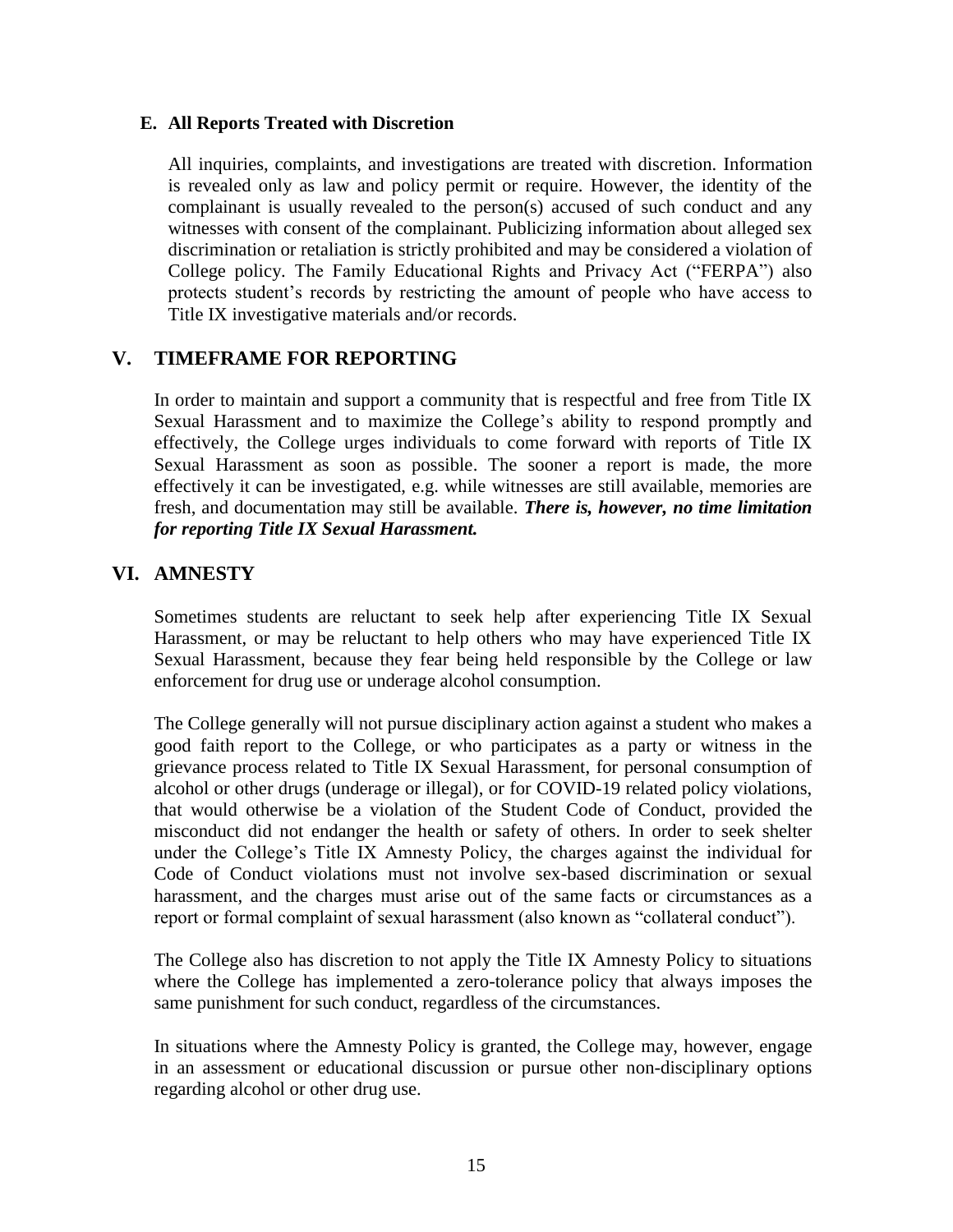## <span id="page-15-0"></span>**VII. PARTICIPANT PRIVACY AND CONFIDENTIALITY**

The College recognizes that privacy is important. The College will attempt to protect parties' privacy to the extent reasonably possible. The Title IX Coordinator, investigators, advisors, facilitators of Informal Resolution, hearing officers, and any others participating in the process on behalf of the College shall keep the information obtained through the process private and, to the extent possible, confidential. All other participants in the process (including the Complainant, Respondent, non-College advisors, and witnesses) are encouraged to respect the privacy of the parties and the confidentiality of the proceedings and circumstances giving rise to the dispute and to discuss the matter only with those persons who have a genuine need to know.

While the College is committed to respecting the confidentiality of all parties involved in the process, it cannot guarantee complete confidentiality. Examples of situations in which confidentiality cannot be maintained include, but are not limited to, the following:

- When the College is required by law to disclose information (such as in response to a subpoena or court order).
- When disclosure of information is determined by the Title IX Coordinator to be necessary for conducting an effective investigation of the claim.
- When confidentiality concerns are outweighed by the College's interest in protecting the safety or rights of others.
- When a Formal Complaint is filed.

#### <span id="page-15-1"></span>**A. Anonymous Reporting**

If you would like to report an incident or speak to someone about an incident and you desire that details of the incident be kept strictly confidential, you should speak with staff members of the Counseling Center, Student Health, the Campus Chaplain, or off-campus rape crisis resources, who will maintain confidentiality to the extent permitted by law. Campus counselors are available to help you free of charge, and can be seen on an emergency basis. In addition, you may speak on and off campus with clergy and chaplains, who will also keep reports made to them confidential to the extent permitted by law

#### <span id="page-15-2"></span>**B. Limited Response for Anonymous Reporting**

If a person wishes to make a complaint anonymously, the College's ability to respond will be limited. Additionally, if the victim does not wish to proceed, an investigation will not follow unless the Title IX Coordinator determines that the safety of the College community or legal compliance is jeopardized.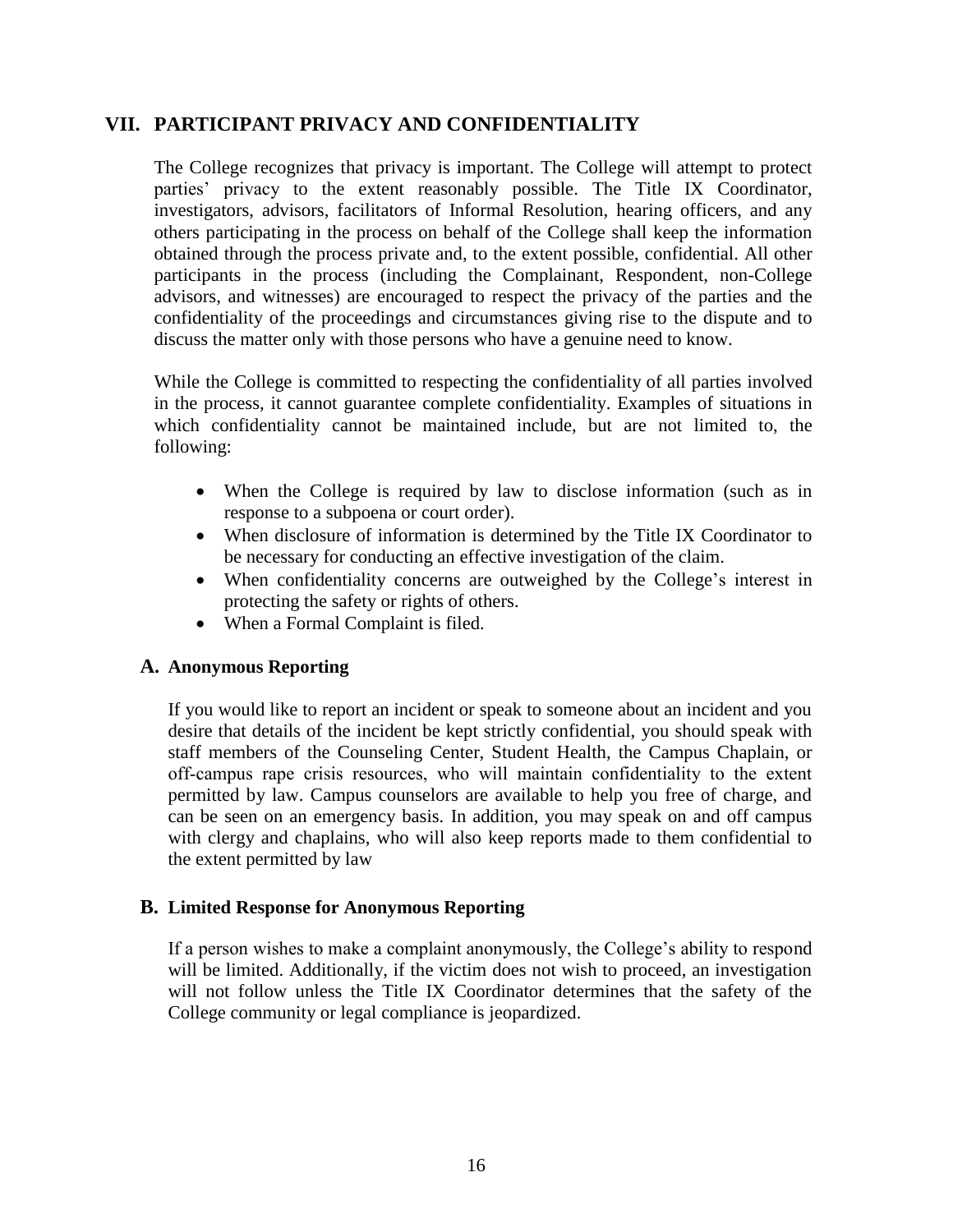# <span id="page-16-0"></span>**VIII. INTAKE PROCESS FOR REPORTS OF TITLE IX SEXUAL HARASSMENT**

Once a report of Title IX Sexual Harassment is made to or received by the Title IX Coordinator or the Deputy Title IX Coordinator, the Title IX Coordinator shall review the report to determine appropriate next steps.

If the allegations reported, if true, would not constitute Title IX Sexual Harassment as defined in this Policy, the Title IX Coordinator will not proceed under this Policy and its Procedures. Instead, if the allegations reported, if true, would not constitute Title IX Sexual Harassment as defined in this Policy, the Title IX Coordinator may take one of the following actions: (1) address the report under the Student Code of Conduct, Campus Community Policies, Faculty Personnel Policies, Staff Personnel Policies, and/or Student Life Policies, as appropriate; (2) refer the matter to Human Resources, or other department, as appropriate, or (3) if the reported conduct would not constitute a violation of any College Policy, take no further action. The Title IX Coordinator will notify the Complainant of the action or referral.

After receiving a report of conduct that, if true, would constitute Title IX Sexual Harassment as defined in this Policy, the Title IX Coordinator will promptly contact the Complainant and:

- Discuss the availability of Supportive Measures;
- Explain that Supportive Measures are available with or without the filing of a Formal Complaint of Title IX Sexual Harassment;
- Inform the Complainant of the process for filing a Formal Complaint of Title IX Sexual Harassment; and
- Inform the Complainant that even if they decide not to file a Formal Complaint of Title IX Sexual Harassment, the Title IX Coordinator may do so by signing a Formal Complaint.

The Title IX Coordinator will also ensure that the Complainant receives a written explanation of available resources and options, including the following:

- Support and assistance available through College resources, including the Complainant's option to seek Supportive Measures regardless of whether they choose to participate in a College or law enforcement investigation;
- The Complainant's option to seek medical treatment and information on preserving potentially key forensic and other evidence;
- The process for filing a Formal Complaint of Title IX Sexual Harassment, if appropriate;
- The College's procedural options including Formal and Informal Resolution;
- The Complainant's right to an advisor of the Complainant's choosing;
- The College's prohibition of Retaliation against the Complainant, the Respondent, the witnesses, and any reporting parties, along with a statement that the College will take prompt action when Retaliation is reported (and how to report); and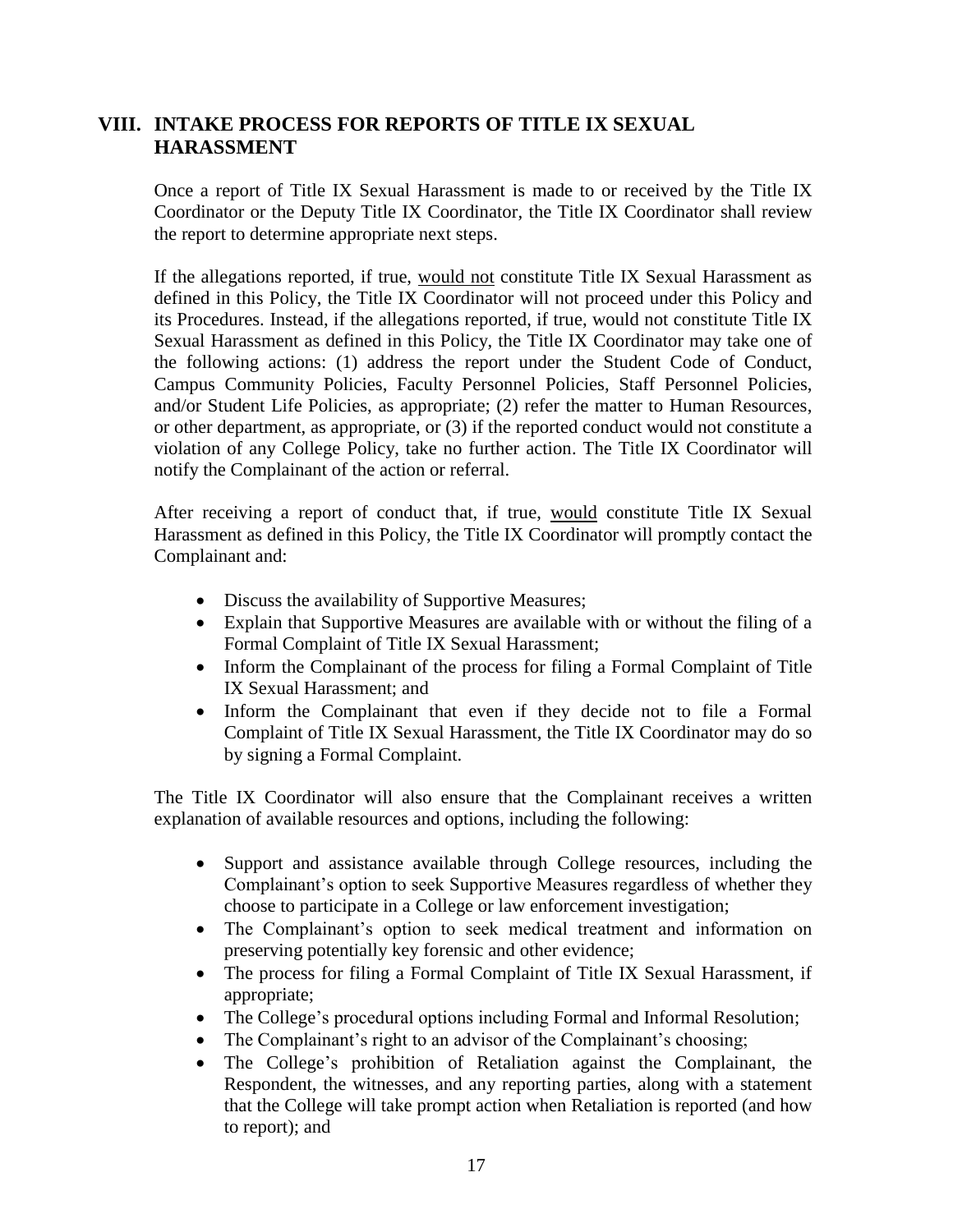• The opportunity to meet with the Title IX Coordinator in person to discuss the Complainant's resources, rights, and options.

# <span id="page-17-0"></span>**IX. SUPPORTIVE MEASURES**

Supportive Measures are non-disciplinary, non-punitive individualized services, accommodations, and other assistance that the College offers and may put in place, without fee or charge, after receiving notice of possible Title IX Sexual Harassment via a report to the Title IX Coordinator or an Official with Authority. Supportive Measures are designed to restore or preserve access to the College's Education Program and Activity, protect the safety of all parties and the College's educational environment, or deter Title IX Sexual Harassment, while not being punitive in nature or unreasonably burdening any party.

Supportive Measures are available regardless of whether the matter is reported to the College for the purpose of initiating any formal grievance proceeding and before, after, and regardless of whether a Formal Complaint is filed. A Complainant who requests Supportive Measures retains the right to file a Formal Complaint, either at the time the Supportive Measure is requested or at a later date. Any Complainant that requests Supportive Measures will be informed in writing of their right to simultaneously or subsequently file a Formal Complaint pursuant to this Policy.

The Title IX Coordinator will contact a Complainant after receiving notice of possible Title IX Sexual Harassment (1) to discuss the availability of Supportive Measures and (2) to explain that Supportive Measures are available with or without the filing of a Formal Complaint of Title IX Sexual Harassment. The Title IX Coordinator will consider the Complainant's wishes with respect to implementation of Supportive Measures.

Supportive Measures may also be requested by and made available to Respondents, witnesses, and other impacted members of the College community. The Title IX Coordinator will ultimately serve as the point of contact for any individual requesting Supportive Measures.

To determine the appropriate Supportive Measure(s) to be implemented, the Title IX Coordinator conducts an individualized assessment based on the unique facts and circumstances of a situation. Whether a possible Supportive Measure would unreasonably burden the other party is a fact-specific determination made by the College in its discretion that takes into account the nature of the education programs, activities, opportunities, and benefits in which an individual is participating.

Examples of Supportive Measures include, but are not limited to, the following:

- Academic support services and accommodations, including the ability to reschedule classes, exams, and assignments, transfer course sections, or withdraw from courses without penalty;
- Academic schedule modifications (typically to separate Complainant and Respondent);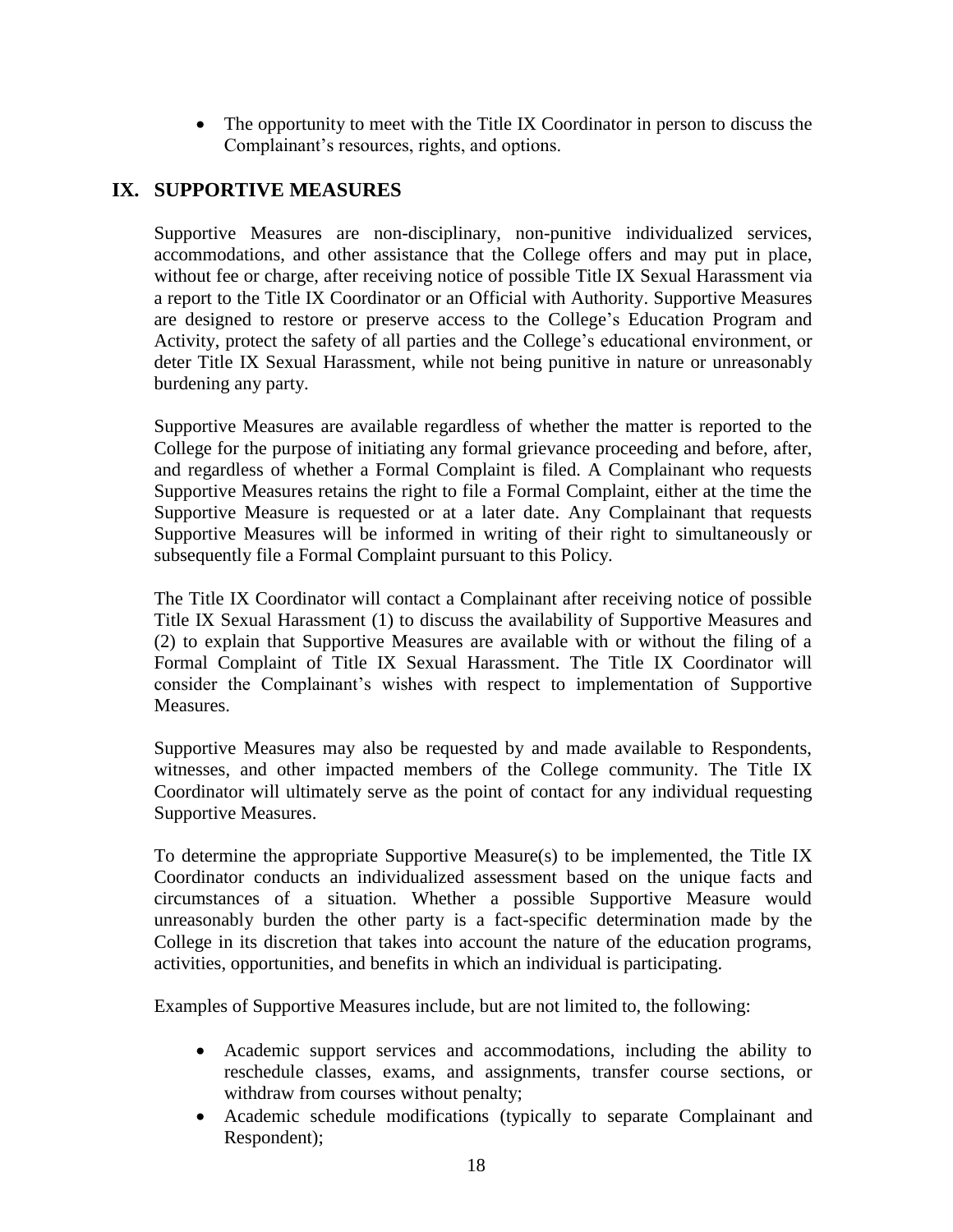- Work schedule or job assignment modifications (for College employment);
- Changes in work or housing location;
- An escort to ensure safe movement on campus;
- On-campus counseling services and/or assistance in connecting to communitybased counseling services;
- Assistance in connecting to community-based medical services;
- Mutual no contact directives (to instruct individuals to stop all attempts at communication or other interaction with one another);
- Placing limitations on an individual's access to certain College facilities or activities;
- Work schedule or job assignment modifications, including suspending employment with or without pay consistent with any applicable written procedures (for College positions);
- Information about and/or assistance with obtaining personal protection orders;
- Leaves of absence;
- Increased monitoring and security of certain areas of the campus; or
- A combination of any of these measures.

The College will maintain Supportive Measures provided to the Complainant or Respondent as confidential to the extent that maintaining such confidentiality would not impair the College's ability to provide the Supportive Measures.

# <span id="page-18-0"></span>**X. EMERGENCY REMOVAL AND ADMINISTRATIVE LEAVE**

**Emergency Removal of a Student-Respondent**: Where there is an immediate threat to the physical health or safety of any students or other individuals arising from reported Title IX Sexual Harassment, the College can remove a Student-Respondent from the College's Education Program or Activity and issue any necessary related no-trespass orders. The College's Behavioral Intervention Team (BIT) will make the decision to remove a Student-Respondent from the College's Education Program or Activity based on an individualized assessment and risk analysis. If the BIT makes such a decision, the Student-Respondent will be provided with notice and an opportunity to challenge the decision immediately following the removal.

**Administrative Leave of an Employee/Faculty-Respondent**: The College may place an Employee/Faculty-Respondent on administrative leave during the pendency of a Formal Complaint. An employee alleged to have committed Title IX Sexual Harassment will not be placed on administrative leave unless and until a Formal Complaint has been filed with the College. The Title IX Coordinator and/or the Deputy Title IX Coordinator, in his/her/their discretion and based on the circumstances, will determine whether any administrative leave imposed is to be imposed with or without pay or benefits.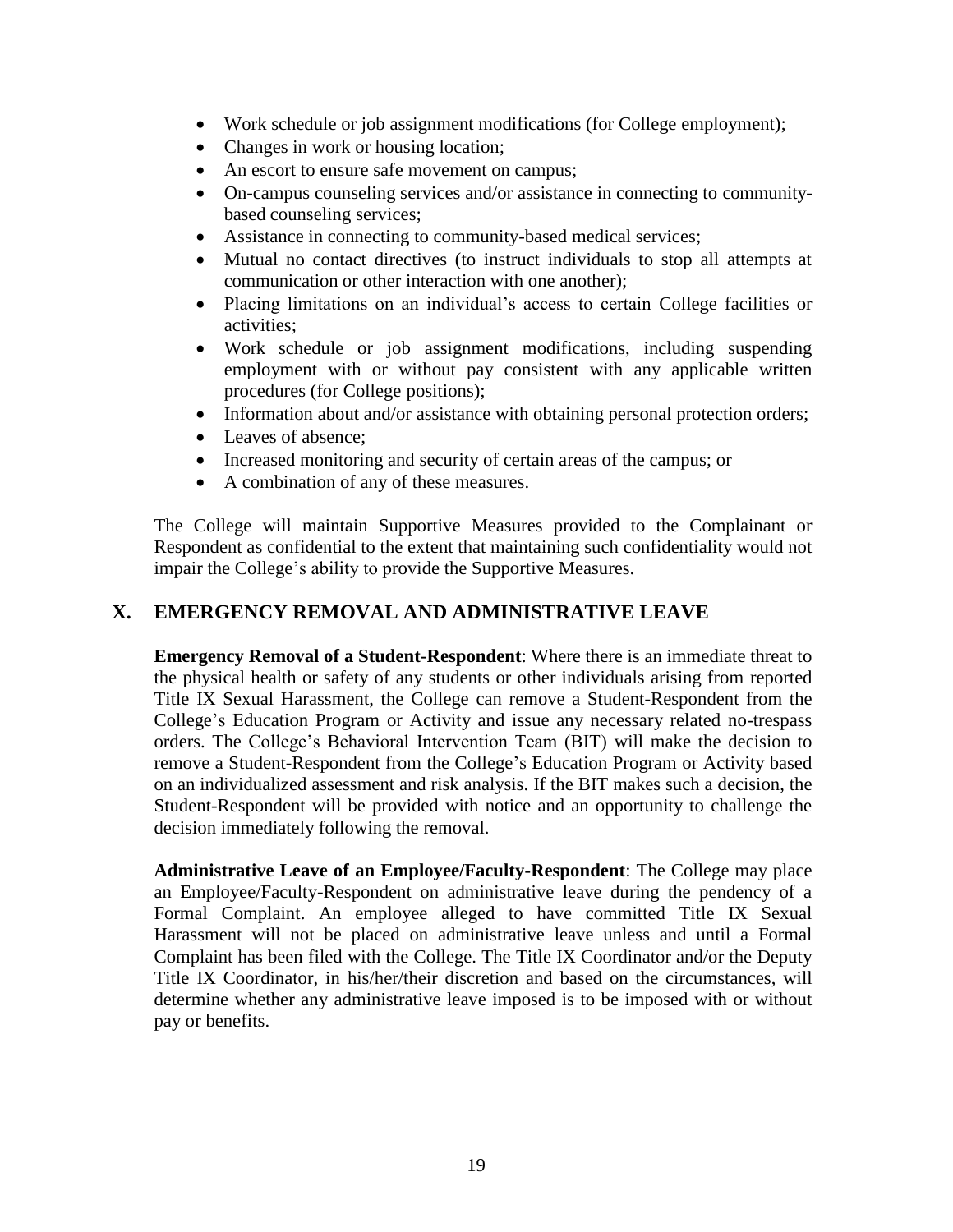# **Title IX Sexual Harassment Grievance Procedures**

## <span id="page-19-0"></span>**XI. FORMAL COMPLAINTS OF TITLE IX SEXUAL HARASSMENT**

#### <span id="page-19-1"></span>**A. Filing a Formal Complaint**

A Complainant has the option to file a Formal Complaint against a Respondent alleging Title IX Sexual Harassment and requesting that the College investigate those allegations. In order to file a Formal Complaint, the Complainant should contact the Title IX Coordinator and sign the College's [Formal Complaint form.](https://www.bethanywv.edu/student-life/title-ix/reporting-forms/#1518454258995-0df272ff-cff0) This may be done online, in person, or by email by contacting the Title IX Coordinator.

When a Complainant does not wish to file a Formal Complaint on their own behalf, the Title IX Coordinator may, in their discretion, file a Formal Complaint by signing the Formal Complaint form. When the Title IX Coordinator signs a Formal Complaint, the Title IX Coordinator is not the Complainant or otherwise a party. While the Complainant may choose to not participate in the grievance process initiated by the Title IX Coordinator's signing of a Formal Complaint of Title IX Sexual Harassment, the Complainant will still be treated as a party entitled to inspect and review evidence and to receive all notices, including the notice of allegations, the notice of hearing, and the notice of outcome. At no time will the College coerce or retaliate against a Complainant in order to convince the Complainant to participate in the grievance process.

After a Formal Complaint is filed, the matter will proceed to either the Informal Resolution process or Formal Resolution process, as described below. A Formal Complaint must be filed before the College can commence an investigation or the Informal Resolution process under the Title IX Sexual Harassment Procedures.

#### <span id="page-19-2"></span>**B. Mandatory Dismissal of Formal Complaint for Title IX Purposes**

When the Title IX Coordinator receives a Formal Complaint alleging conduct, which, if true, would meet the definition of Title IX Sexual Harassment, the Title IX Coordinator will evaluate the allegations in the Formal Complaint to determine whether the allegations satisfy the following conditions:

- The Title IX Sexual Harassment conduct is alleged to have been perpetrated against a person in the United States;
- The Title IX Sexual Harassment conduct is alleged to have taken place within the College's programs and activities; and
- At the time of the filing or signing of the Formal Complaint, the Complainant is participating in or attempting to participate in the College's programs or activities.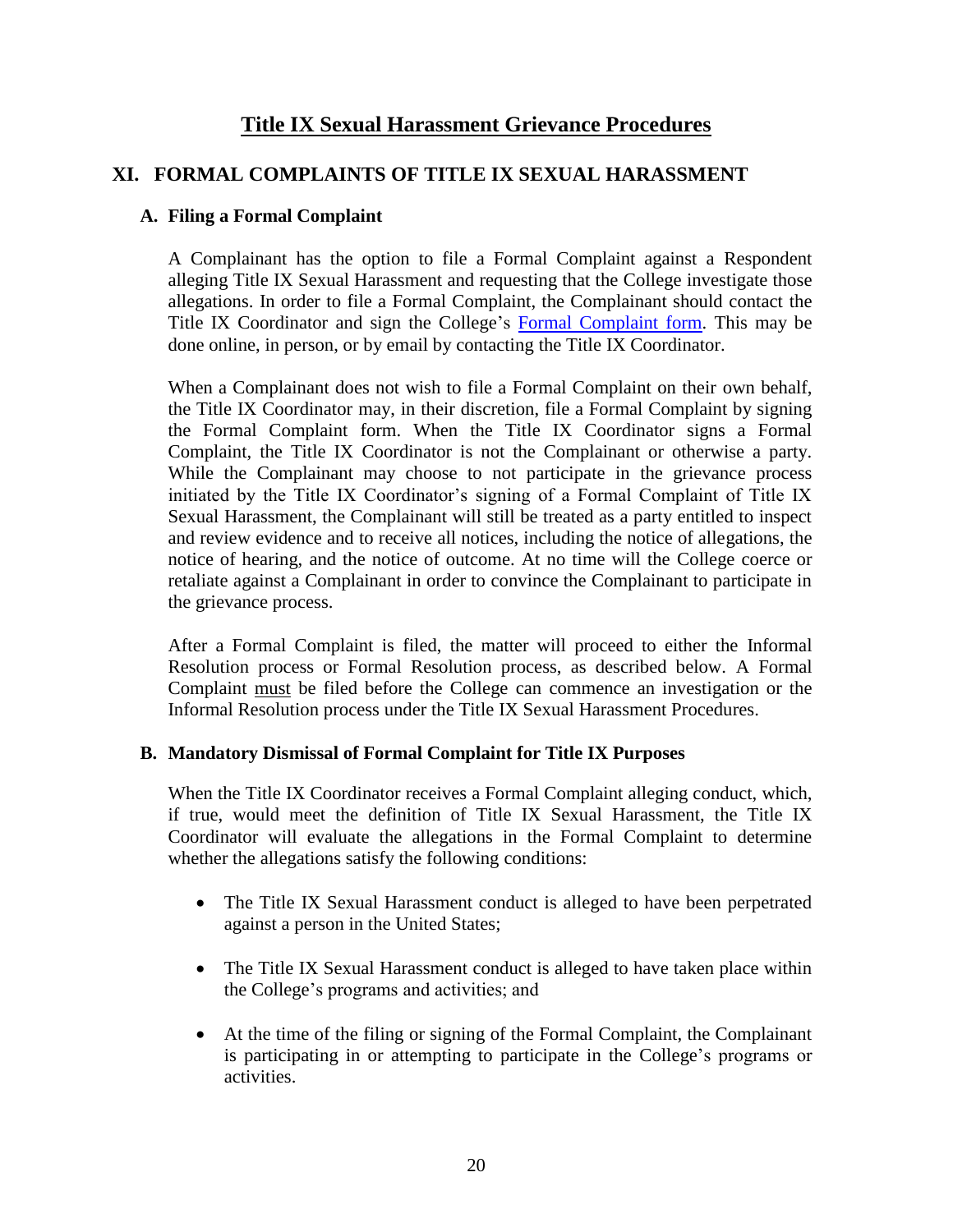If the Title IX Coordinator determines that all of the above conditions are satisfied, the College will address the Formal Complaint of Title IX Sexual Harassment under these Procedures.

If the Title IX Coordinator determines that the allegations in the Formal Complaint do not meet the definition of Title IX Sexual Harassment or that not all of the conditions above are satisfied, the College will dismiss the Formal Complaint for Title IX purposes. However, if the College dismisses the Formal Complaint for Title IX purposes, it may, in its discretion, address the Formal Complaint under the Student Code of Conduct, Student Life Policies, Faculty Personnel Policies, or the Staff Personnel Policies, as appropriate.

Additionally, if the Title IX Coordinator investigates a matter as Title IX Sexual Harassment based on the allegations in the Formal Complaint, but, during the course of the investigation, the Title IX Coordinator determines that all of the above conditions are no longer satisfied, the College will dismiss the Formal Complaint for Title IX purposes and instead pursue the matter under the Student Code of Conduct, Student Life Policies, or the Staff Personnel Policies, as appropriate and applicable, or will dismiss the Formal Complaint in its entirety.

If the Title IX Coordinator determines that a Formal Complaint of Title IX Sexual Harassment will not be adjudicated under the Title IX Procedures, either at the outset after reviewing the Formal Complaint or during the course of the investigation, the parties will receive simultaneous written notice of the dismissal and the reasons for that dismissal.

Either party may appeal the decision to dismiss a Formal Complaint as explained below in Section XVI.

## <span id="page-20-0"></span>**C. Discretionary Dismissal of Formal Complaint for Title IX Purposes**

In addition to the reasons discussed above in Section  $XI(B)$  regarding mandatory dismissals, the College may, in its discretion, choose to dismiss a Formal Complaint or any allegations therein, if at any time during the investigation or hearing:

- A Complainant notifies the Title IX Coordinator in writing that the Complainant would like to withdraw the Formal Complaint or any allegations therein;
- The Respondent is no longer enrolled or employed by the recipient; or
- Specific circumstances prevent the recipient from gathering evidence sufficient to reach a determination as to the Formal Complaint or allegations therein.

The College retains discretion on a case-by-case basis to determine if it will dismiss a Formal Complaint for Title IX purposes based on any of the above reasons. Just because one or all of the conditions above are satisfied, does not mean the College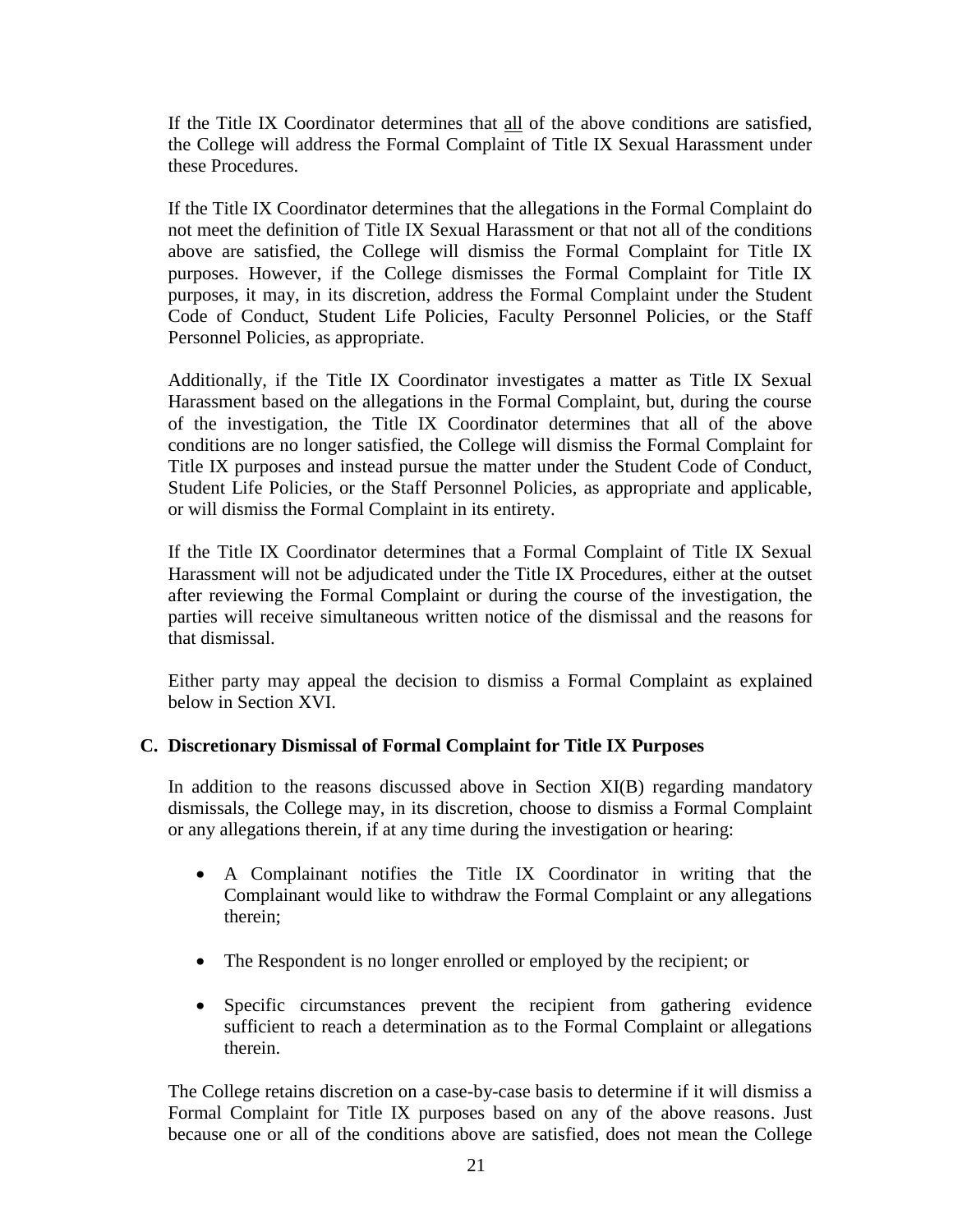will automatically dismiss the Formal Complaint for Title IX purposes as is the case with respect to the conditions listed in the "Mandatory Dismissal" section above. Instead, the College will determine if such a decision is appropriate under the circumstances.

If the College dismisses a Formal Complaint for Title IX purposes, it may in its discretion address the Formal Complaint under the Student Code of Conduct, Student Life Policies, Faculty Personnel Policies, or the Staff Personnel Policies, as appropriate.

The parties will receive simultaneous written notice of the dismissal and the reasons for the dismissal. Either party may appeal the decision to dismiss as explained below in Section XVI.

#### <span id="page-21-0"></span>**D. Consolidation of Formal Complaints**

In their discretion, the Title IX Coordinator may consolidate multiple Formal Complaints for resolution under this Policy. Consolidation might involve a single Complainant or multiple Complainants, a single Respondent or multiple Respondents, and allegations of conduct that is temporally or logically connected (even where some of that alleged conduct is not Title IX Sexual Harassment or where the above conditions are not met with respect to some of the alleged conduct). If Formal Complaints involving multiple Complainants and/or multiple Respondents are consolidated, each party will have access to all of the information being considered; including as provided by all involved Complainants, all involved Respondents, and all involved witnesses. The decision to consolidate Formal Complaints is not subject to appeal.

## <span id="page-21-1"></span>**E. Notice of Allegations**

If a Complainant files, or the Title IX Coordinator signs, a Formal Complaint of Title IX Sexual Harassment within the scope of this Policy, the Title IX Coordinator will simultaneously send both parties a written Notice of Allegations that contains the following:

- Notice that the Informal and Formal Resolution processes comply with the requirements of Title IX;
- Notice of the allegations potentially constituting Title IX Sexual Harassment, providing sufficient detail for a response to be prepared before any initial interview, including (1) identities of the parties, if known; (2) the conduct allegedly constituting Title IX Sexual Harassment; and (3) the date and location of the alleged incident, if known;
- A statement that the Respondent is presumed not responsible for the alleged Title IX Sexual Harassment and a determination regarding responsibility is made at the conclusion of the grievance process;
- Notice that each party may have an advisor of their choice who may be, but is not required to be, an attorney and who may inspect and review evidence;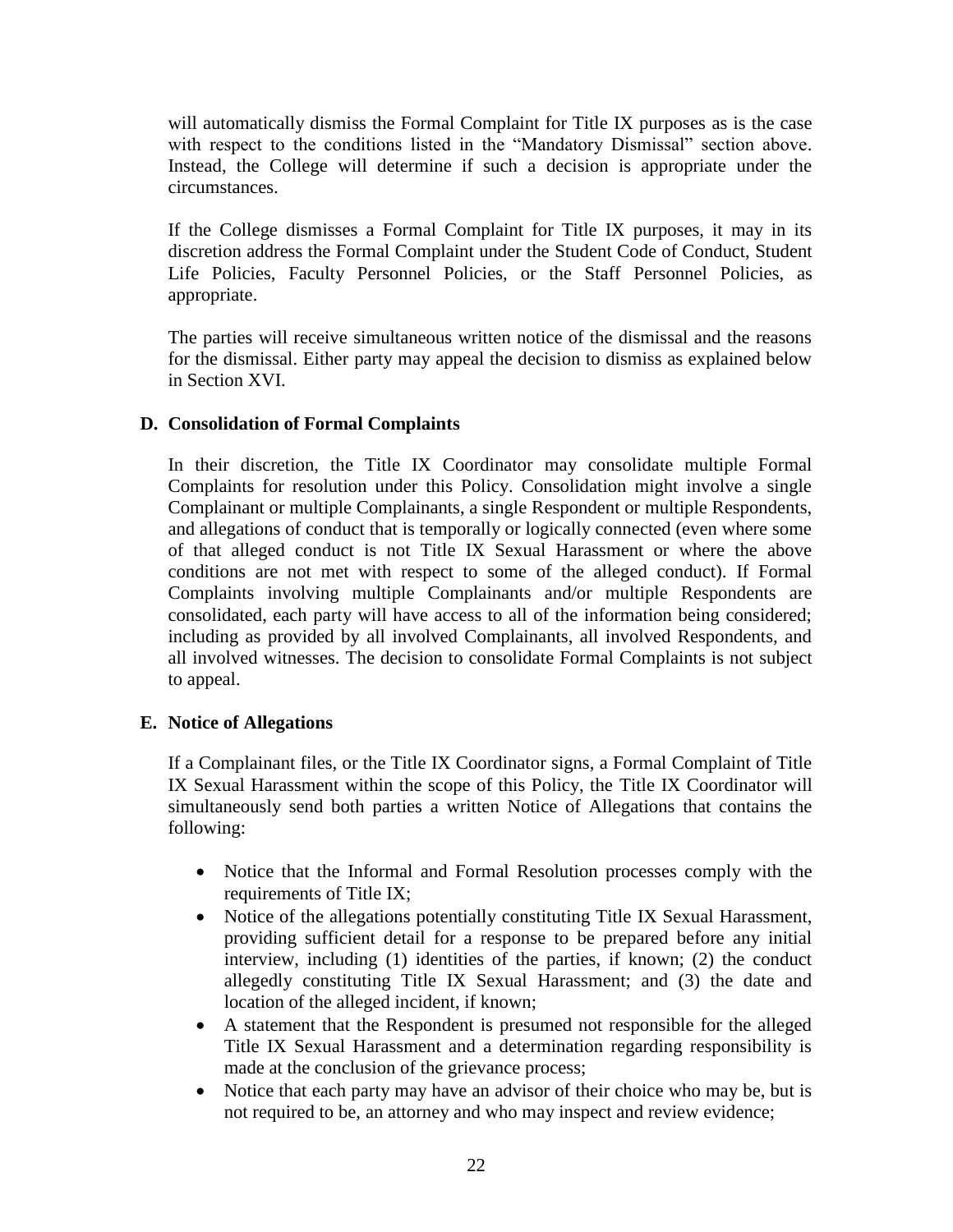- Information regarding the availability of support and assistance through College resources and the opportunity to meet with the Title IX Coordinator in person to discuss resources, rights, and options;
- Notice of the College's prohibition of Retaliation of the Complainant, the Respondent, and witnesses; that the College will take prompt action when Retaliation is reported; and how to report acts of Retaliation; and
- Notice that the Student Code of Conduct prohibits knowingly making false statements and knowingly submitting false information during the grievance process.

If, during the course of an investigation, the Title IX Coordinator decides to investigate additional allegations about the Complainant or Respondent relating to the same facts or circumstances but not included in the earlier written notice, the Title IX Coordinator will provide an amended Notice of Allegations to the parties.

## <span id="page-22-0"></span>**XII. TIMELINES**

Throughout these Procedures, the College designates timelines for different steps of the process. The Title IX Coordinator has authority to extend such timelines for good cause. Good cause may include, but is not limited to, considerations such as the absence of a party, a party's advisor, or a witness; concurrent law enforcement activity; or the need for language assistance or accommodation of disability. In the case of such an extension, the Title IX Coordinator will notify the affected parties of the extension, including the reason(s) for the extension.

Each party to a Title IX complaint may request a one-time delay or extension of five (5) business days. This request must be submitted to the Title IX Coordinator, and the party must provide a rationale for the requested delay. Generally, one request per party may be granted for the duration of the complaint process (regardless of whether the parties are engaged in a Formal or Informal Resolution process), only if the request is made in good faith. The Title IX Coordinator also reserves the right to deny any requests for a delay or extension that are unduly burdensome, unreasonable, or otherwise go against any College policy or community standard. All other parties will be notified about request to delay or extend a timeline as soon as reasonably practicable.

The phrase "business days" shall refer to those days ordinarily recognized by the College administrative calendar as workdays.

## <span id="page-22-1"></span>**XIII. ADVISORS**

Throughout the resolution process (whether informal or investigative), the Complainant and a Respondent may each have an advisor of their choice to provide support and guidance. An advisor may accompany the Complainant/Respondent to any meeting with the Title IX Coordinator, the investigator, or to a hearing.

Prior to the hearing, a party's advisor has an exclusively non-speaking role, and may not otherwise present evidence, argue, or assert any right on behalf of the party. And, at the hearing, an advisor's role is limited to quietly conferring with the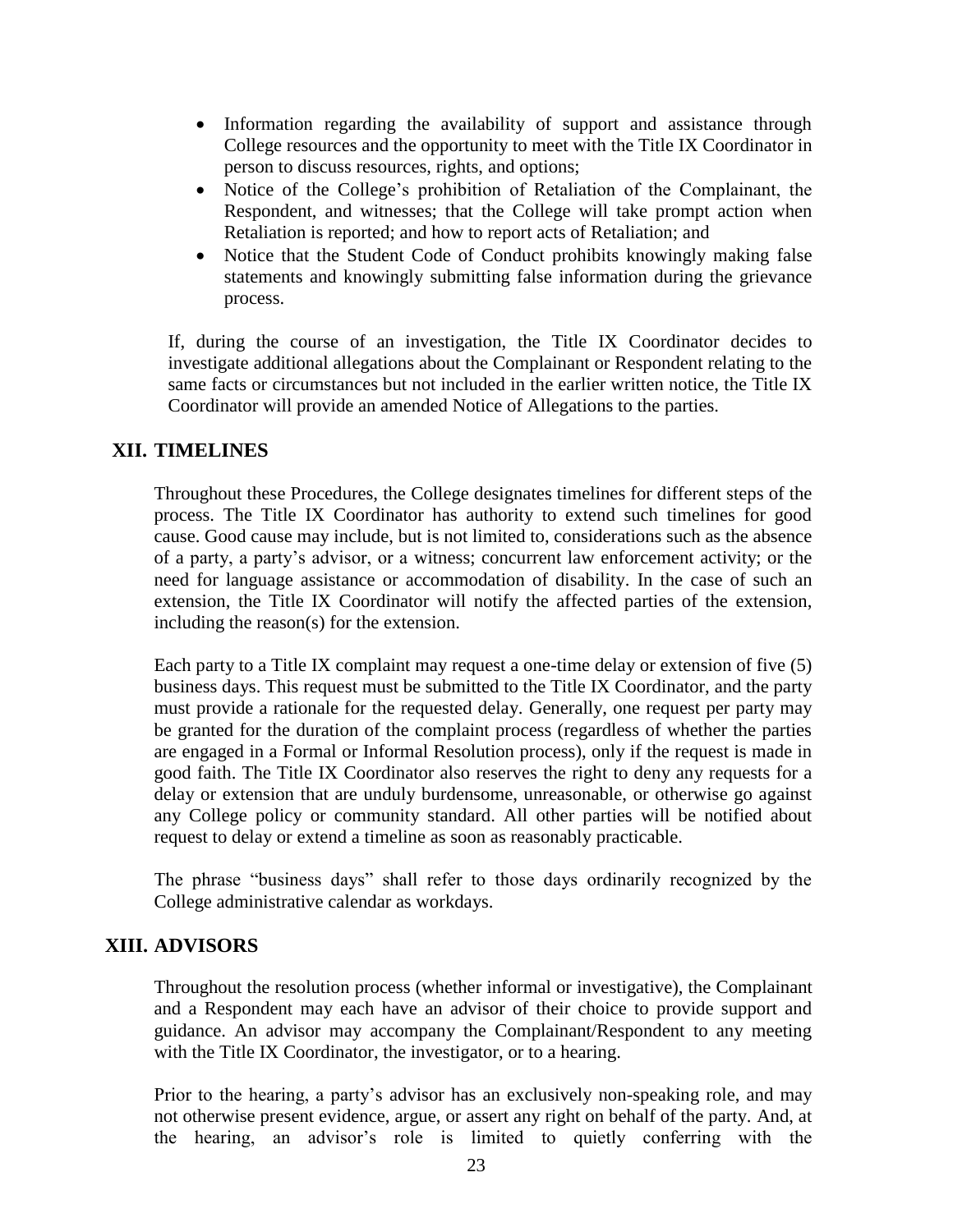Complainant/Respondent through written correspondence or whisper. An advisor may not speak for the party they are supporting or addressing any other participant or the Hearing Officer except as necessary to conduct cross-examination as explained below. Advisors may conduct the cross-examination of all witnesses directly, orally, and in real time at the hearing. Neither party may conduct cross-examinations personally.

The College (including any official acting on behalf of the College such as the Hearing Officer) has the right at all times to determine what constitutes appropriate behavior on the part of an advisor. For example, the College will not tolerate an advisor questioning a witness in an abusive, intimidating, or disrespectful manner. The College has the right to take appropriate steps to ensure compliance with the Policy and Procedures, including placing limitations on the advisor's ability to participate in future meetings and proceedings.

# <span id="page-23-0"></span>**XIV. INFORMAL RESOLUTION**

## *Please see the Bethany College Title IX Informal Resolution Policy for a full discussion of Informal Resolution options. This Policy is attached hereto as Appendix B.*

Informal Resolution is an alternative resolution process that does not include an investigation or hearing. Informal Resolution is typically a spectrum of facilitated, or structured, and adaptable processes between the Complainant, the Respondent, and/or other affected community members that seeks to identify and meet the needs of the Complainant while providing an opportunity for the Respondent to acknowledge harm and seek to repair the harm (to the extent possible) experienced by the Complainant and/or the College community.

Informal Resolution is not available in cases involving a Student-Complainant and Employee-Respondent. Additionally, the Informal Resolution process may not commence unless and until a Formal Complaint of Title IX Sexual Harassment is filed. Informal Resolution may be available, under appropriate circumstances, at any time prior to reaching a determination regarding responsibility.

The Title IX Coordinator reserves the right to determine whether Informal Resolution is appropriate in a specific case. Before the Title IX Coordinator commences the Informal Resolution process, both parties must provide informed consent in writing.

At any time prior to reaching a resolution, either party may withdraw from the Informal Resolution process and proceed with the formal grievance process for resolving the Formal Complaint.

Once an Informal Resolution is agreed to by all parties, the resolution is binding and the parties generally are precluded from resuming or starting the formal grievance process related to that Formal Complaint. Any breach of the terms of an Informal Resolution agreement may result in disciplinary action.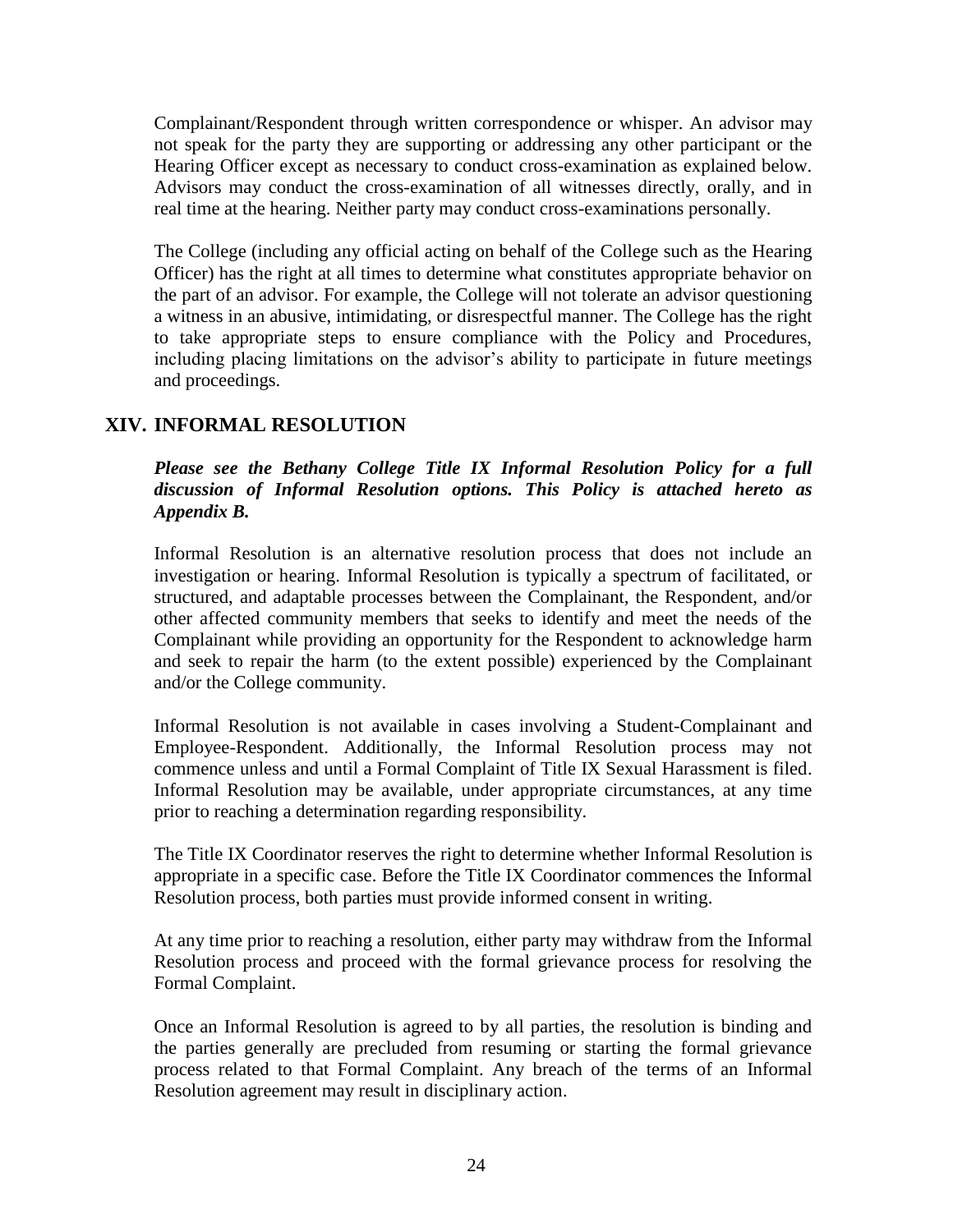## <span id="page-24-1"></span><span id="page-24-0"></span>**XV. FORMAL RESOLUTION PROCESS**

#### **A. The Investigation**

An investigation affords both the Complainant and the Respondent an opportunity to submit information and other evidence and to identify witnesses. Although the parties have the option to submit evidence and suggest witnesses to be interviewed, the burden of gathering information in the investigation is with the College.

When the formal resolution process is initiated, the Title IX Coordinator will designate an investigator who will be responsible for gathering evidence directly related to the allegations raised in a Formal Complaint of Title IX Sexual Harassment. The investigator must be impartial, free of any actual conflict of interest, and have specific and relevant training and experience. Specifically, the investigator will be trained on (1) issues of relevance; (2) the definitions in the Policy; (3) the scope of the College's Education Program or Activity; (4) how to conduct an investigation; and (4) how to serve impartially, including by avoiding prejudgment of the facts at issue, conflicts of interest, and bias.

A Complainant or a Respondent who has concerns that the assigned investigator cannot conduct a fair and unbiased review (e.g., has a personal connection with one of the parties or witnesses, etc.) may report those concerns to the Title IX Coordinator, who will assess the circumstances and determine whether a different investigator should be assigned to the matter.

#### <span id="page-24-2"></span>**1. Investigation Timeframe**

The investigation of a Formal Complaint will be usually concluded within 90 days of the filing of the Formal Complaint. The parties will be provided with updates on the progress of the investigation, as needed, and will be alerted if the process will go beyond the 90-day timeframe.

## <span id="page-24-3"></span>**2. Interviews and Gathering Evidence**

**Interviews**: The investigator will interview the Complainant and Respondent in order to review the disciplinary process and to hear an overview of each party's account of the incident. Before any interview, the individual being interviewed will be informed in writing of the date, time, location, participants, and purpose of the interview. Such notice will be provided with sufficient time for the individual to prepare for the interview. The Respondent will be informed in writing if, during the investigation, additional information is disclosed that may constitute additional Title IX Sexual Harassment under the Policy.

Following the interview, each party will be provided with a draft summary of their statement so that they have the opportunity to comment on the summary and ensure its accuracy and completeness. The parties' feedback may be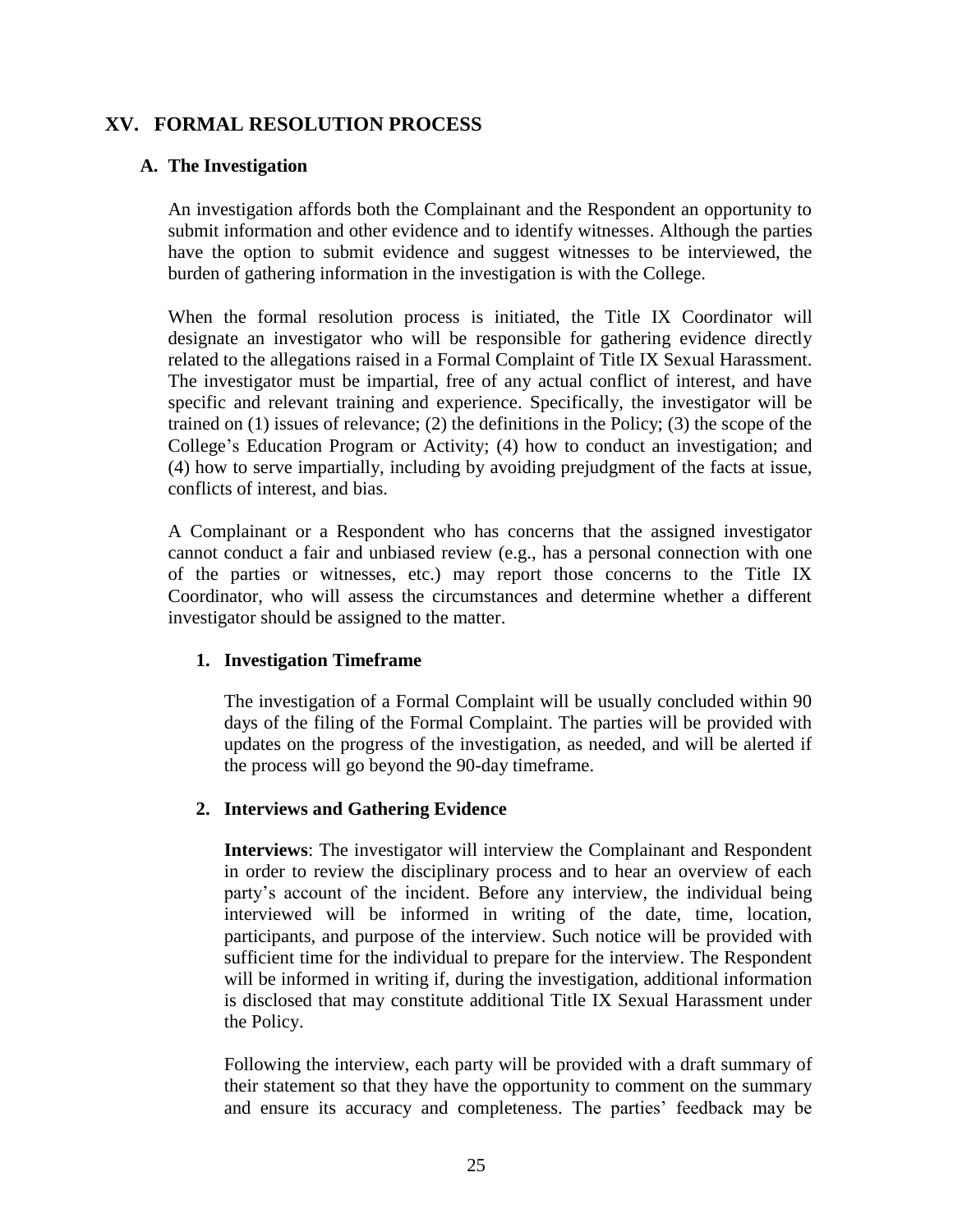attached or otherwise incorporated into the final investigative report to the extent deemed relevant by the investigator.

**Evidence**: During the interview, and as the investigator is gathering evidence, each party will be given the opportunity to identify witnesses and to provide other information, such as documents, communications, photographs, and other evidence. Although the College has the burden of gathering evidence sufficient to reach a determination regarding responsibility, all parties are expected to share any relevant information and/or any information that is requested by the investigator. Such information shared by the parties with the investigator may include both inculpatory and exculpatory evidence.

The investigator will review all information identified or provided by the parties, as well as any other evidence they obtain. Evidence obtained as part of the investigation that is directly related to the allegations in the Formal Complaint will be shared with the parties for their review and comment, as described below.

#### <span id="page-25-0"></span>**3. Draft Investigative Report and Opportunity to Inspect and Review Evidence**

After all the evidence is gathered, and the investigator has completed witness interviews, the investigator will prepare a draft investigative report. The investigator will send each party, and the party's advisor, if any, the draft investigative report.

The investigator will also provide the parties, and their advisors, if any, with copies of all evidence directly related to the allegations of the Formal Complaint that was gathered during the investigation. Before doing so, the investigator may redact information in the evidence that is not directly related to the allegations of the Formal Complaint; information prohibited from disclosure pursuant to a recognized legal privilege; and/or a party's medical or mental health information/records unless the party consents in writing to the disclosure. The evidence may be provided in either an electronic format or a hard copy. Parties and their advisors may be required to sign a non-disclosure agreement that permits review and use of the evidence only for purposes of the Title IX grievance process.

The parties will have ten (10) days to review the draft investigative report and evidence and to submit a written response. The parties' written responses must include any comments, feedback, additional documents, evidence, requests for additional investigation, names of additional witnesses, or any other information they deem relevant to the investigation. Any party providing new evidence in their written response should identify whether that evidence was previously available to them, and if so, why it was not previously provided. The parties' feedback will be attached to the final investigation report.

Generally, only information that is provided to, or otherwise obtained by, the investigator during the course of the investigation will be considered in the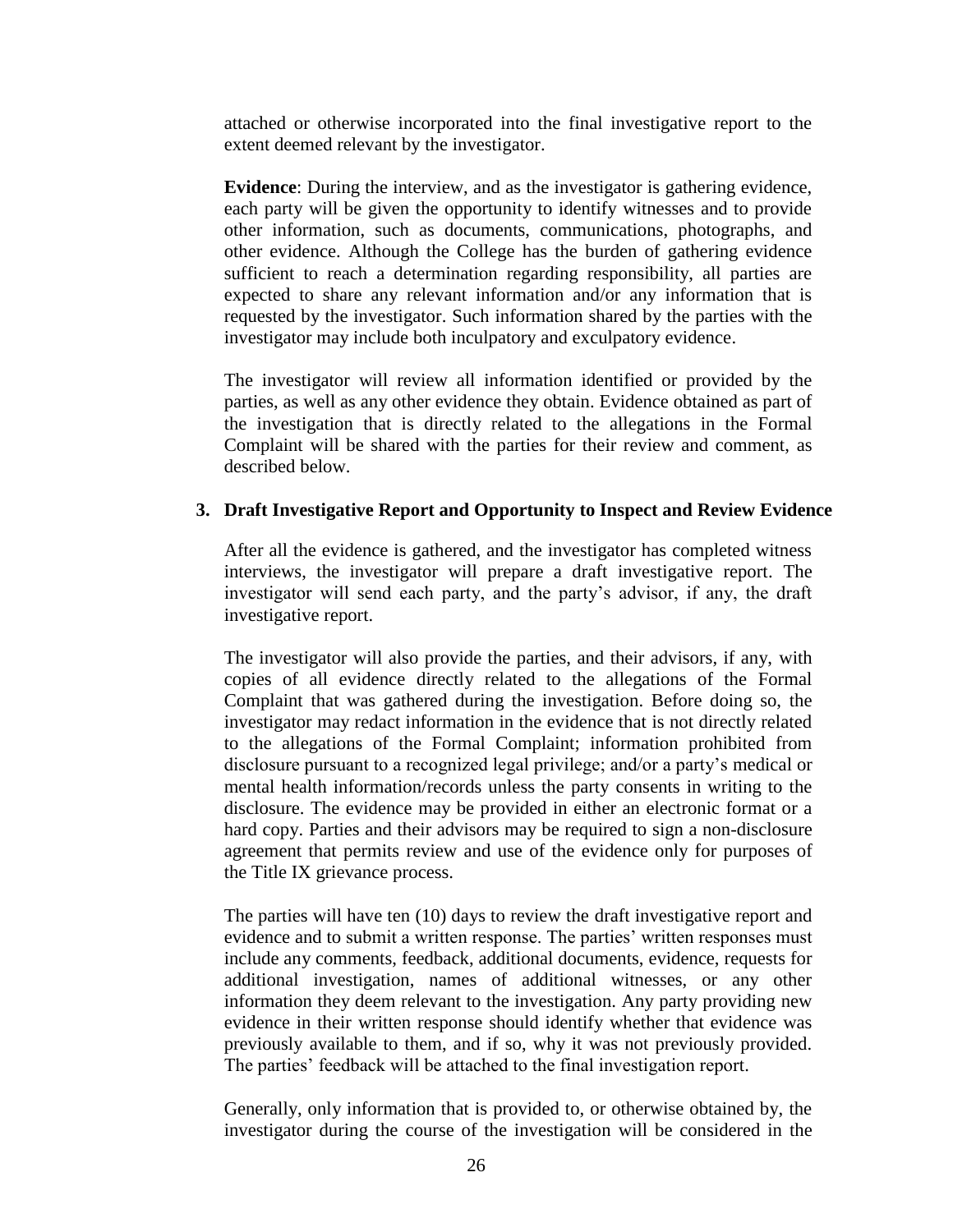determination of whether a Policy violation occurred. Any and all information for consideration by the Hearing Officer must be provided to the investigator prior to the final investigation report and will not be allowed during the hearing unless it can be clearly demonstrated that such information was not reasonably available to the parties at the time of the investigation or that the evidence has significant relevance to a material fact at issue in the investigation. If, after the final investigation report is issued, a party provides or identifies evidence that they did not previously provide or identify despite that evidence being reasonably available to them during the investigation process, the Hearing Officer may, at their discretion, draw a negative inference from the party's delay in providing or identifying the evidence.

The investigator will review the feedback to the report, interview additional relevant witnesses (as the investigator deems appropriate).

#### <span id="page-26-0"></span>**4. Final Investigative Report**

After the time has run for both parties to provide any written response to the draft investigative report and evidence, and after the investigator completes any additional investigation, the investigator will complete a final investigative report. The investigator will submit the final investigative report of relevant information to the Title IX Coordinator. The investigator shall not make any credibility determinations in the investigative report regarding witness testimony and/or evidence.

The Title IX Coordinator will review the report for completeness and relevance, and direct further investigation as necessary before the report is provided to the Complainant and Respondent.

The investigator and/or Title IX Coordinator, as appropriate, may exclude and/or redact information or evidence from the final investigative report as follows:

- Information that is not relevant to the allegations raised in the Formal Complaint;
- Information about a Complainant's prior or subsequent sexual activity, unless such information about the Complainant's prior sexual behavior is offered to prove that someone other than the Respondent committed the conduct alleged by the Complainant, or if the questions and evidence concern specific incidents of the Complainant's prior sexual behavior with respect to the Respondent and are offered to prove consent; and
- Medical or mental health information, treatment and/or diagnosis, unless the party consents.

After the Title IX Coordinator reviews the report and any further investigation, if necessary, is completed, the final report will be shared with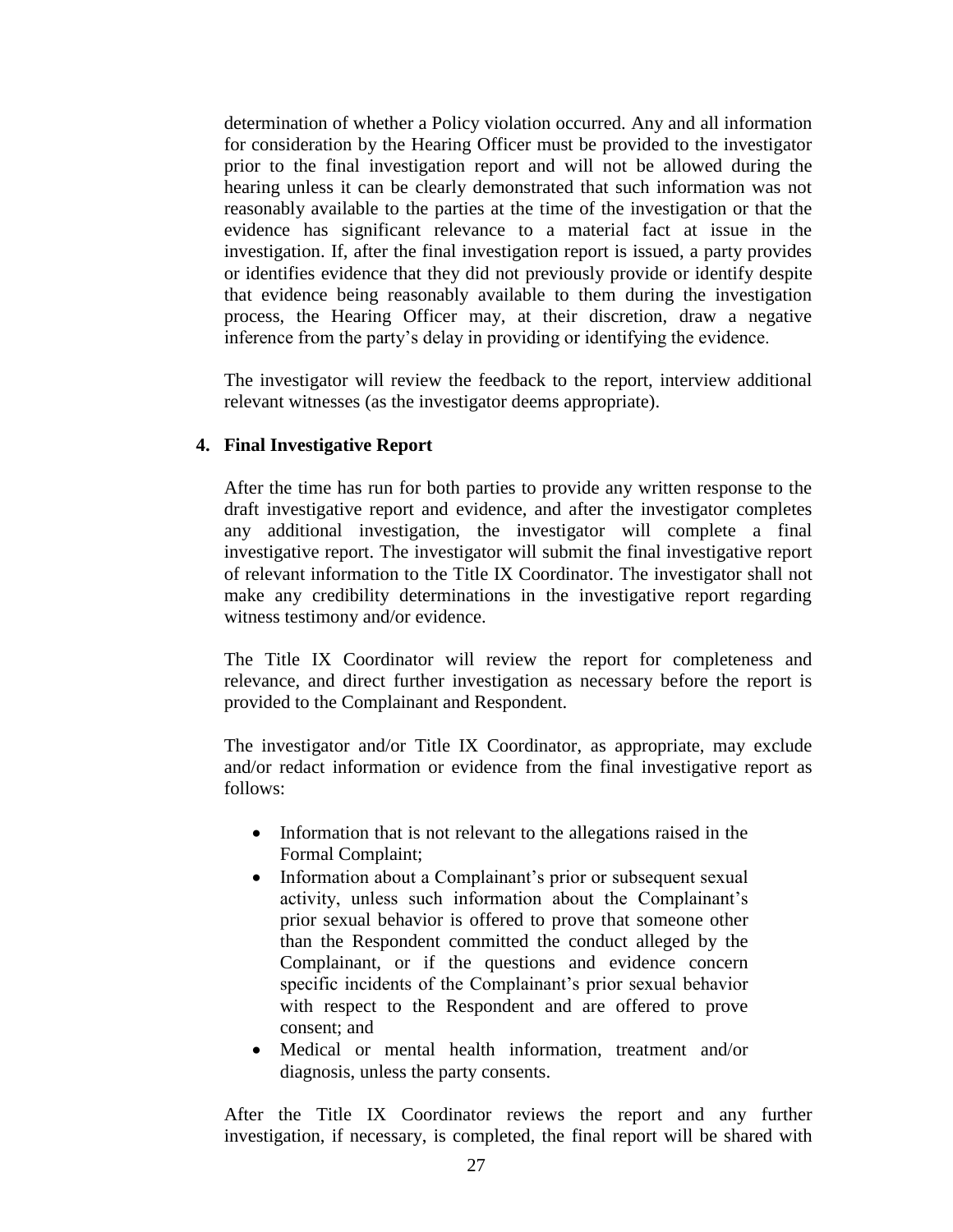the Complainant, Respondent, and their advisors. The parties will have ten (10) business days to respond in writing to the final investigative report. The Complainant and Respondent must also submit in writing by that time the names of any witnesses the Complainant/Respondent wishes to testify and a summary of information each witness would provide through their testimony. Names of witnesses provided by the Complainant/Respondent will be shared with the other party.

After the ten (10) business day deadline, the Complainant and Respondent may not provide any additional written information for the hearing, unless that information was not reasonably available prior to the closing of the ten (10) business day window. The Hearing Officer determines whether to grant exceptions to this ten (10) business day deadline.

The Title IX Coordinator will determine what, if any, final changes or additions are made to the final investigative report based upon its review of the report and feedback as described above from the Complainant and Respondent.

The matter will then be referred to a Hearing Officer.

#### <span id="page-27-1"></span><span id="page-27-0"></span>**B. Hearing Procedure**

#### **1. The Hearing Officer**

The Hearing Officer will be selected by the College. The College retains discretion to select a Hearing Officer from a pool of individuals, based on a caseby-case basis.

All Hearing Officers receive annual training on the following: how to conduct a hearing; issues of relevance, including when questions and evidence about the Complainant's sexual predisposition or prior sexual behavior are not relevant; how to serve impartially by, among other things, avoiding prejudgment of the facts at issue, conflicts of interest, and bias; and other relevant issues. The Hearing Officer will also be trained on any technology that might be used during a hearing.

#### <span id="page-27-2"></span>**2. Notice**

Both the Complainant and the Respondent will be notified in writing of the date and time of the hearing and the name of the Hearing Officer at least five (5) calendar days in advance of the hearing, with the hearing to occur no fewer than ten days after the parties are provided with the final investigative report. The Hearing Officer will receive the names of the Complainant and the Respondent at the same time.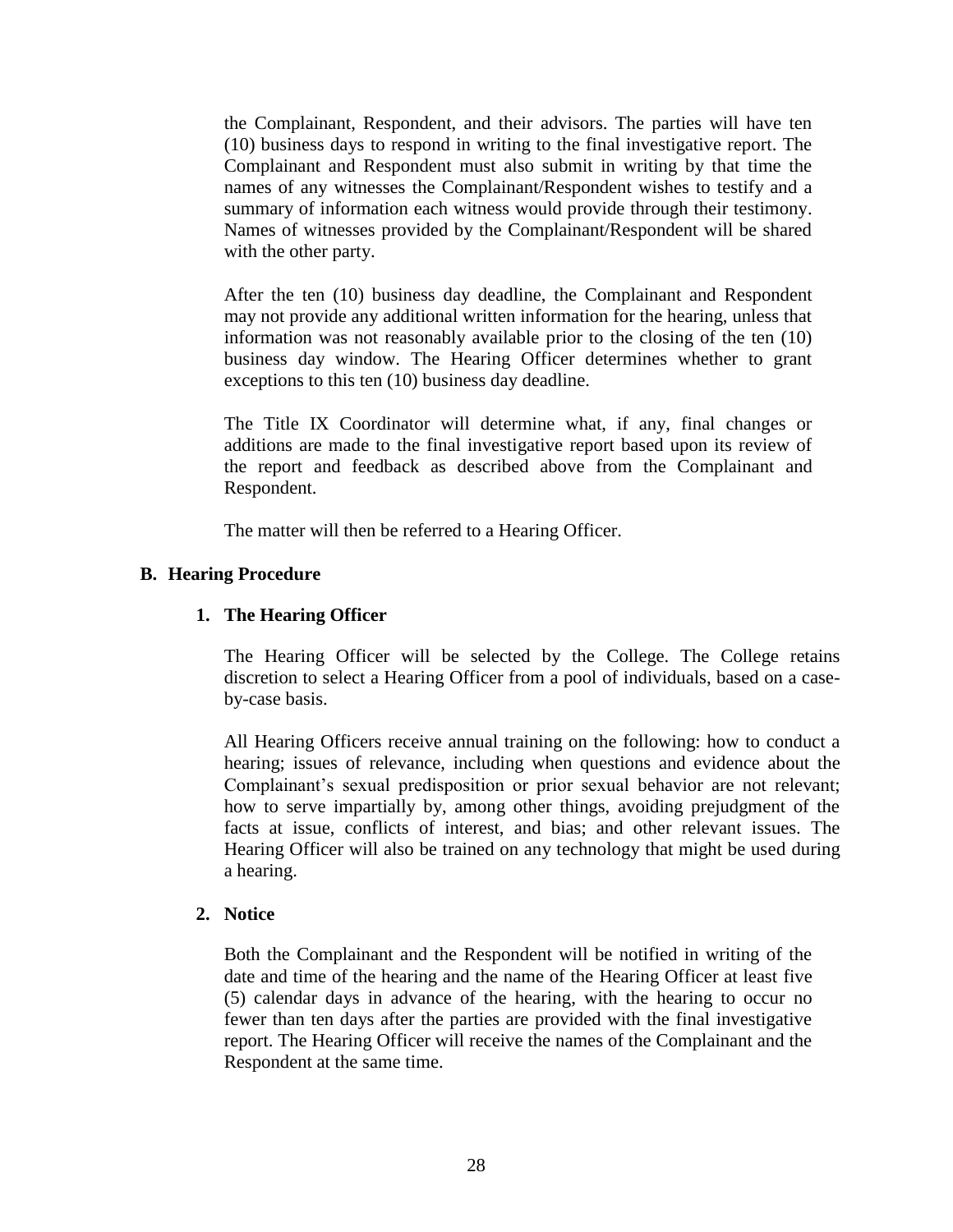#### <span id="page-28-0"></span>**3. Bias and Conflict of Interest**

The Hearing Officer must be impartial and free from bias or conflict of interest, including bias for or against a specific Complainant or Respondent or for or against complainants and respondents generally. If the Hearing Officer has concerns that they cannot conduct a fair or unbiased review, the Hearing Officer may report those concerns to the Title IX Coordinator and a different Hearing Officer will be assigned.

A Complainant and/or Respondent may challenge the participation of the Hearing Officer because of perceived conflict of interest, bias, or prejudice. Such challenges, including rationale, must be made within 48 hours of notification of the name of the Hearing Officer.

At their discretion, the Title IX Coordinator will determine whether such a conflict of interest exists and whether a Hearing Officer should be replaced. Postponement of a hearing may occur if a replacement Hearing Officer cannot be immediately identified.

#### <span id="page-28-1"></span>**4. Pre-Hearing Procedures and Ground Rules**

The Hearing Officer and/or the Title IX Coordinator may establish pre-hearing procedures relating to issues such as scheduling, hearing structure and process, witness and advisor participation and identification, and advance determination of the relevance of certain topics. The Hearing Officer will communicate with the parties prior to the hearing with respect to these issues and establish reasonable, equitable deadlines for party participation/input. If necessary, the Title IX Coordinator has the discretion to hold a pre-hearing conference with both parties, their advisors, and the Hearing Officer.

The Hearing Officer also has wide discretion over matters of decorum at the hearing, including the authority to excuse from the hearing process participants who are unwilling to observe rules of decorum.

#### <span id="page-28-2"></span>**5. Participation of Advisors**

Both parties must be accompanied by an advisor to the hearing. If a party does not have an advisor for the hearing, the College will provide an advisor of the College's choice for that party.

Each party's advisor must be afforded the opportunity to conduct any crossexamination of the other party and any witnesses. Apart from conducting cross-examination, the parties' advisors do not have a speaking role at the hearing; an advisors' participation is limited to conferring with the party at intervals set by the Hearing Officer.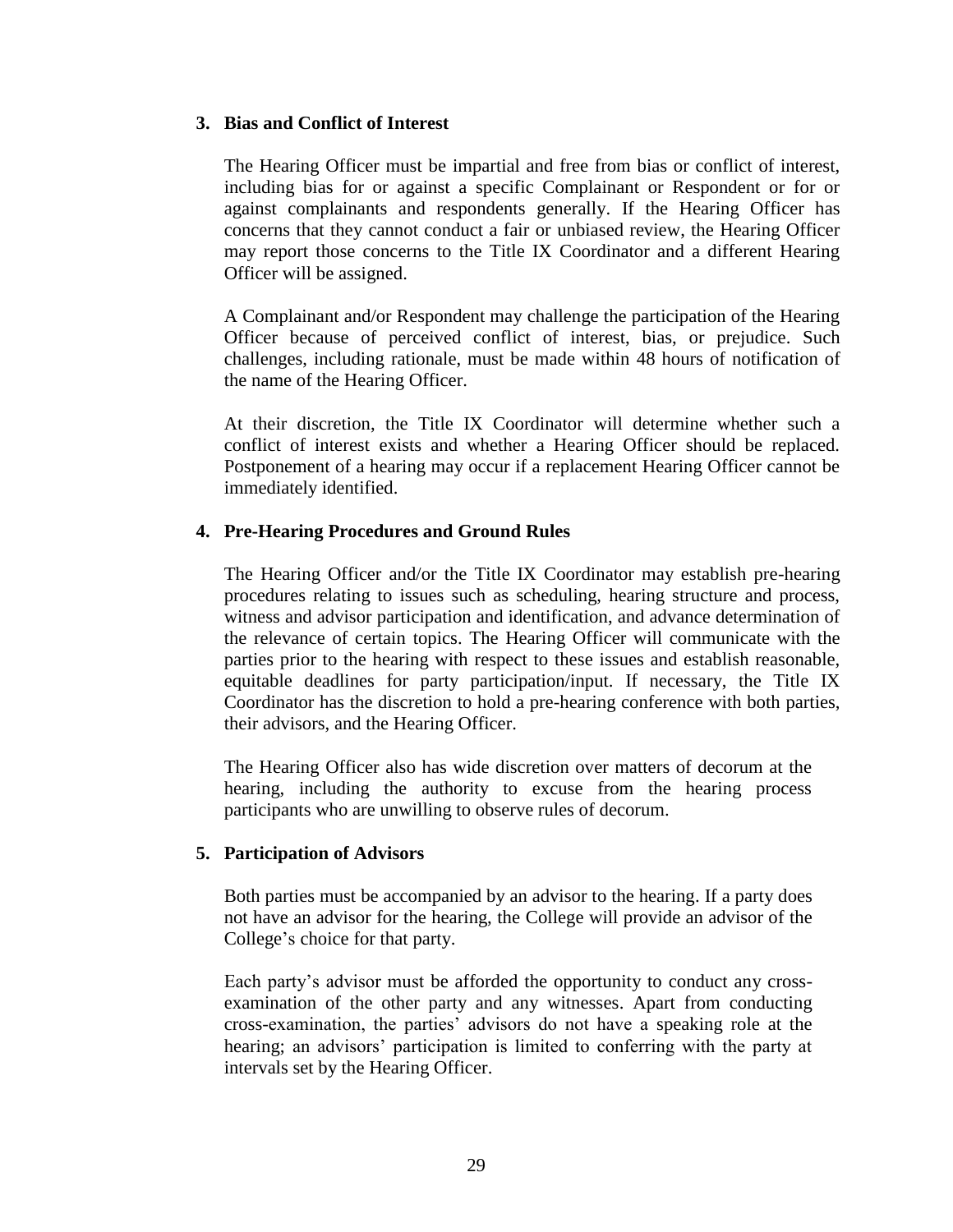#### <span id="page-29-0"></span>**6. Participation of Parties and Witnesses**

*[This section has been updated in accordance with OCR Guidance and recent case law – October 8, 2021]*

A party or witness who elects to participate in the process is expected, although not compelled, to participate in all aspects of the process (e.g., a witness who chooses to participate in the investigation is expected to make themselves available for a hearing if requested to do so).

"**Statements**" for purposes of the hearing means factual assertions made by a party or witness. Statements might include factual assertions made during an interview or conversation, written by the individual making the assertions (including those found in a Formal Complaint), and memorialized in the writing of another (e.g. in an investigative report, police report, or medical record).

If a party does not appear for the hearing, their advisor may still appear for the purpose of asking questions of the other party and witnesses. If a nonparticipating party's advisor also does not appear for the hearing, the College will appoint an advisor to participate in the hearing for the purpose of asking questions of the other party on behalf of the non-participating party.

Parties are reminded that, consistent with the prohibition on Retaliation, intimidation, threats of violence, and other conduct intended to cause a party or witness to not appear for a hearing are expressly prohibited.

#### <span id="page-29-1"></span>**7. Witnesses**

The Hearing Officer may, at their discretion, exclude witnesses or witness testimony the Hearing Officer considers irrelevant or duplicative. The Hearing Officer will explain any decision to exclude a witness or testimony as not relevant.

#### <span id="page-29-2"></span>**8. Electronic Devices and Record the Hearing**

A Respondent, Complainant, advisor, and/or witness may not bring electronic devices that capture or facilitate communication (e.g., computer, cell phone, audio/video recorder, etc.) into a hearing room, unless authorized by the Hearing Officer.

The Title IX Coordinator will arrange for there to be an audio recording, or audiovisual recording, or transcript (or combination) of the hearing, which will be made available to the parties for review and kept on file by the College for seven years.

Reasonable care will be taken to create a quality recording or transcript. If making a recording of the hearing, the College must take all necessary steps to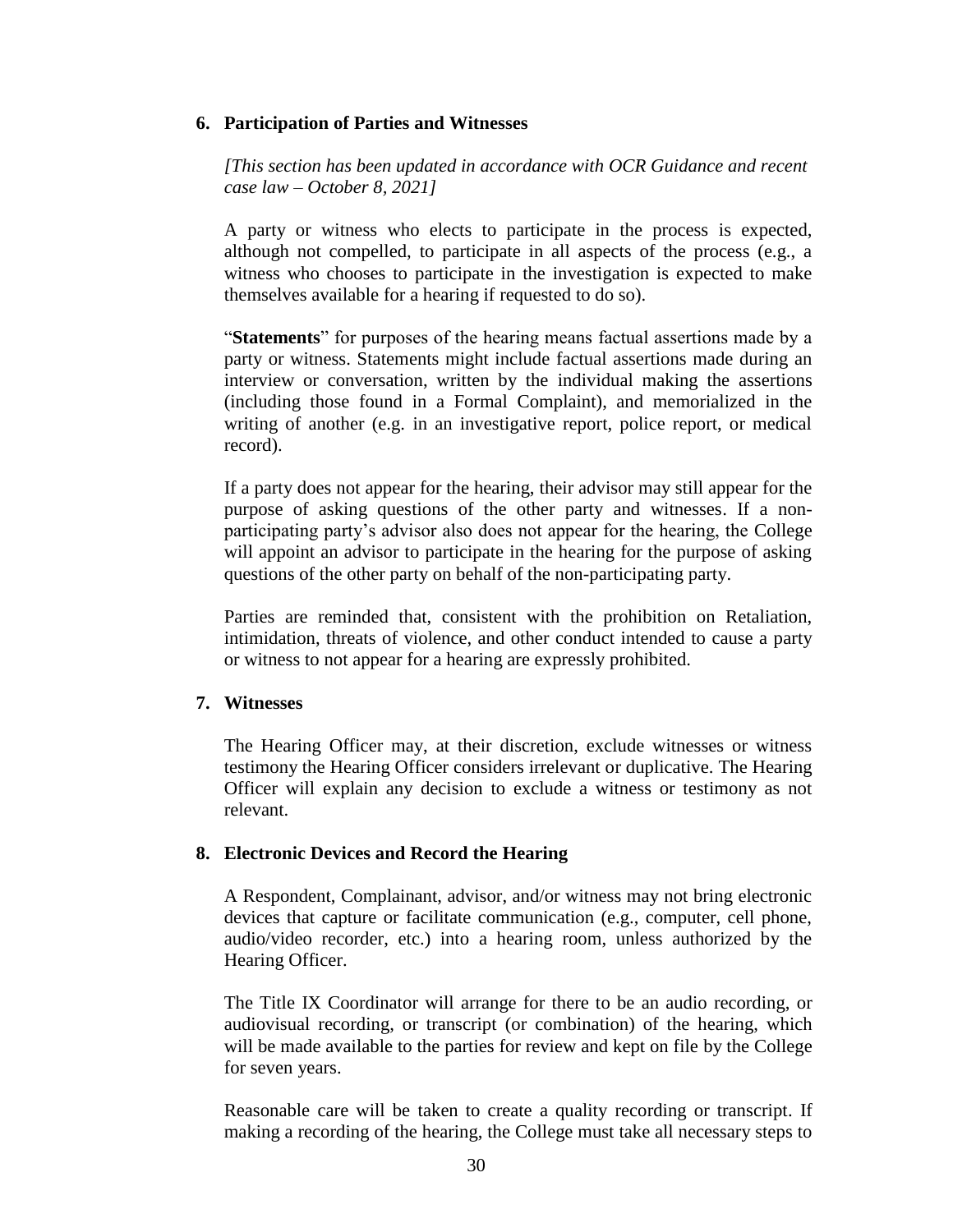minimize technical problems, however, technical problems that result in no recording or an inaudible recording are not a valid basis for appeal.

## <span id="page-30-0"></span>**9. Hearing Location and Use of Technology**

The hearing will be live, with all questioning conducted in real time. Upon request, the parties may be located in separate rooms (or at separate locations) with technology enabling the Hearing Officer and the parties to simultaneously see and hear the party or witness answering questions. A hearing may be conducted entirely virtually through the use of remote technology so long as the parties and Hearing Officer are able to hear and see one another in real time.

#### <span id="page-30-1"></span>**10. Hearing Structure**

The Hearing Officer has general authority and wide discretion over the conduct of the hearing. Although the Hearing Officer has discretion to modify the hearing structure, the general course of procedure for a hearing is as follows:

- Introductions;
- Respondent's statement accepting or denying responsibility;
- Opening Statement from the Complainant;
- Opening Statement from the Respondent;
- Questioning of the Complainant by the Hearing Officer;
- Cross-examination of the Complainant by the Respondent's advisor;
- Questioning of the Respondent by the Hearing Officer;
- Cross-examination of the Respondent by the Complainant's advisor;
- Hearing Officer questioning of other witnesses (if applicable);
- Cross-examination of other witnesses by the parties' advisors;
- Closing comments from the Complainant; and,
- Closing comments from the Respondent.

A Complainant or Respondent may not question each other or other witnesses directly; they are permitted an opportunity to conduct the cross-examination through their advisors. Before a party or witness answers a cross-examination or other question, the Hearing Officer will first determine whether the question is relevant. The Hearing Officer may exclude irrelevant information and/or questions. The Hearing Officer will explain any decision to exclude a question or information as not relevant.

The evidence collected as part of the investigative process will be made available at the hearing to give each party an equal opportunity to refer to such evidence during the hearing, including for purposes of cross-examination.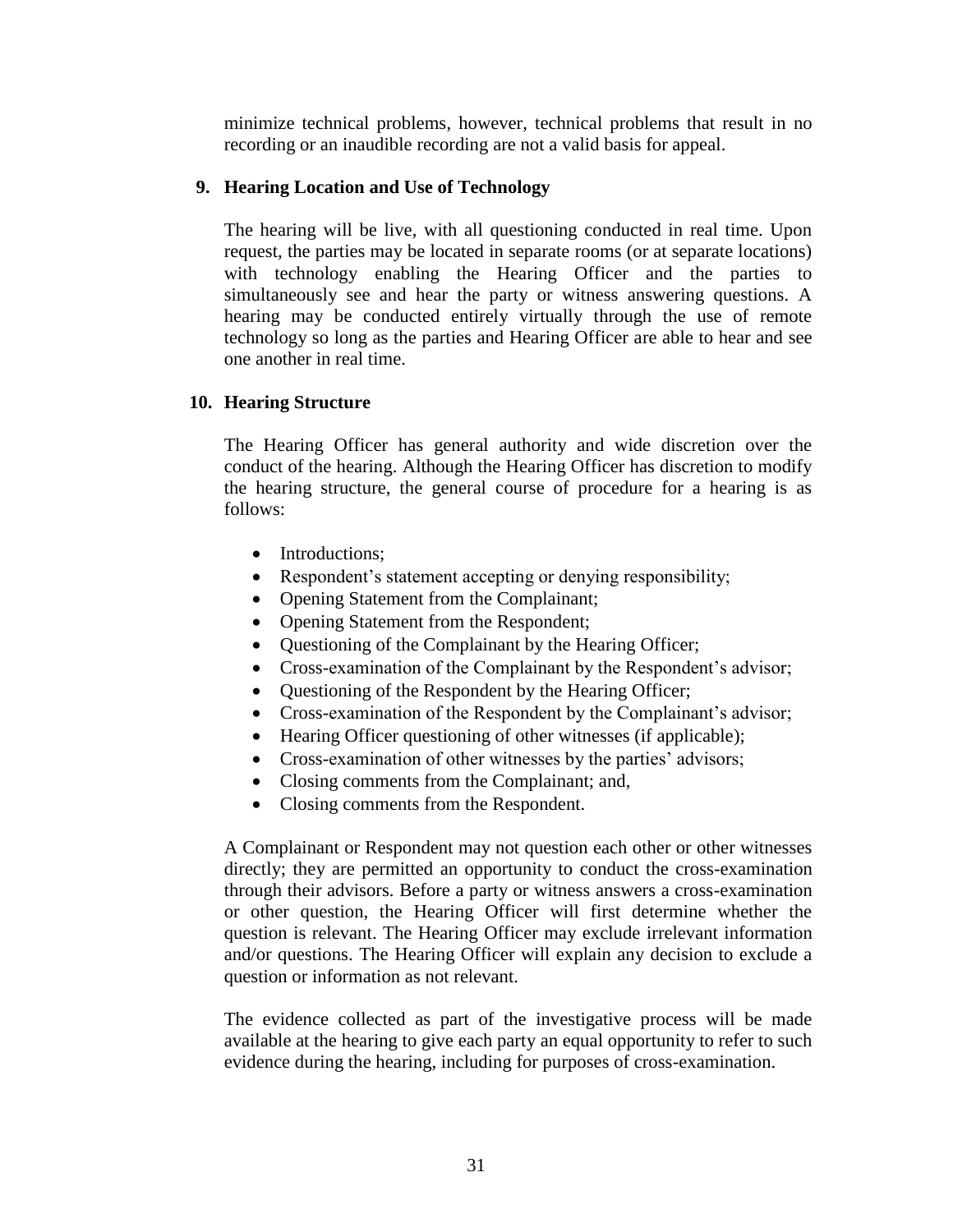#### <span id="page-31-0"></span>**C. Determination Regarding Responsibility**

Following the hearing, the Hearing Officer will consider all relevant evidence and make a determination, based on the preponderance of the evidence standard, whether the Respondent has violated the Policy.

A preponderance of the evidence standard means that, based on the information acquired during the investigation and the hearing, it is more likely than not the Respondent engaged in the alleged conduct.

The Hearing Officer shall issue a letter explaining their decision regarding responsibility within 5 business days from the end of the hearing. This letter will be sent simultaneously to all parties.

#### <span id="page-31-1"></span>**D. Remedies and Sanctions**

In the event the Hearing Officer finds the Respondent responsible for a violation of the College's policies, appropriate remedies and sanctions will be determined by the Vice President and Dean of Students, or the Provost and Dean of Faculty, or their assignee The official deciding remedies and/or sanctions shall be different from the Appeals Officer.

Remedies are designed to resort or preserve equal access to the College's Education Program or Activity and may be disciplinary or punitive.

Upon a finding of responsibility, the Complainant will be provided with remedies designed to restore access to the College's educational and employment programs and activities.

Sanctions for a finding of responsibility for Student Respondents include, but are not limited to, expulsion, suspension, disciplinary probation, recommended counseling, and/or other educational sanctions. In determining (a) sanction(s), the Vice President and Dean of Students will consider whether the nature of the conduct at issue warrants removal from the College, either permanent (expulsion) or temporary (suspension). Other factors pertinent to the determination of what sanction applies include, but are not limited to, the nature of the conduct at issue, prior disciplinary history of the Respondent (shared only upon a finding of responsibility for the allegation), previous College response to similar conduct, and College interests (e.g., in providing a safe environment for all).

Sanctions for findings of responsibility for Employee and Faculty Respondents include, but are not limited to, progressive disciplinary action; prohibition from various academic or managerial responsibilities involving the Complainant or others; letter of reprimand placed in a Respondent's personnel file; restrictions on a Respondent's access to College programs or facilities; limitations on merit pay or other salary increases for a specific period; or demotion, suspension, or dismissal/termination from the College.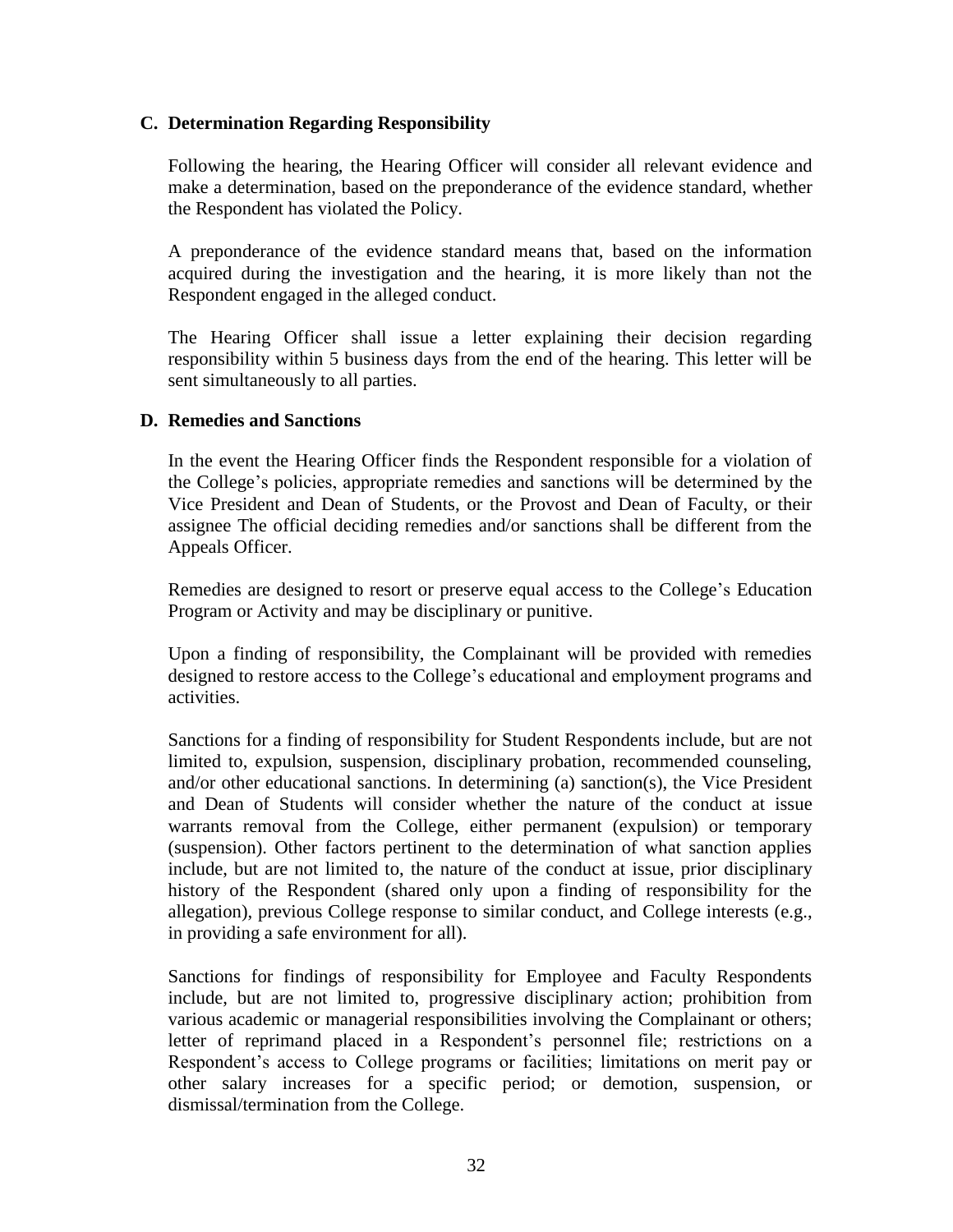#### <span id="page-32-0"></span>**E. Written Notice Regarding Outcome and, if applicable, Sanctions/Remedies**

After a determination regarding responsibility and, if applicable, a determination regarding appropriate remedies and/or sanction has been made, the Complainant and Respondent will receive a simultaneous written notification including the decision regarding responsibility and, as applicable, remedies and sanctions. The written notification will include the following:

- Identification of the allegations potentially constituting Title IX Sexual Harassment;
- A description of the procedural steps taken from the receipt of the Formal Complaint of Title IX Sexual Harassment, with parties and witnesses, site visits, methods used to gather other evidence, and hearings held;
- Findings of fact supporting the determination;
- Conclusions regarding the application of the College's code of conduct to the facts;
- A statement of, and rationale for, the result as to each allegation, including a determination regarding responsibility, any disciplinary sanctions the College imposes on the Respondent, and whether remedies designed to restore or preserve equal access to the College's Education Program or Activity will be provided by the College to the Complainant; and
- The College's procedures and permissible bases for the Complainant and Respondent to appeal.

The written notification of outcome becomes final seven (7) days after it is sent to the Parties, unless an appeal is filed on or before that day.

# <span id="page-32-1"></span>**XVI. APPEALS**

A Respondent and Complainant both have the right to appeal (1) The Title IX Coordinator's decision to dismiss a Formal Complaint of Title IX Sexual Harassment; and (2) the Hearing Officer's decision regarding responsibility.

A party wishing to appeal the Title IX Coordinator's decision to dismiss a Formal Complaint of Title IX Sexual Harassment must file a written appeal statement within five business days of the date the decision to dismiss is communicated to the parties. In addition to a written appeal statement, the appellee must also submit a Title IX Appeals Form, available on the Bethany College website – [Title IX Appeals Form.](https://www.bethanywv.edu/student-life/title-ix/reporting-forms/#1518454439331-d17e509e-273e)

A party wishing to appeal a Hearing Officer's decision must file a written appeal statement within five business days of the date the written decision is sent to the parties. Appeal statements are limited to five pages. The written appeal statement must identify the ground(s) upon which the appeal is being made. In addition to a written appeal statement, the appellee must also submit a Title IX Appeals Form, available on the Bethany College website – [Title IX Appeals Form.](https://www.bethanywv.edu/student-life/title-ix/reporting-forms/#1518454439331-d17e509e-273e)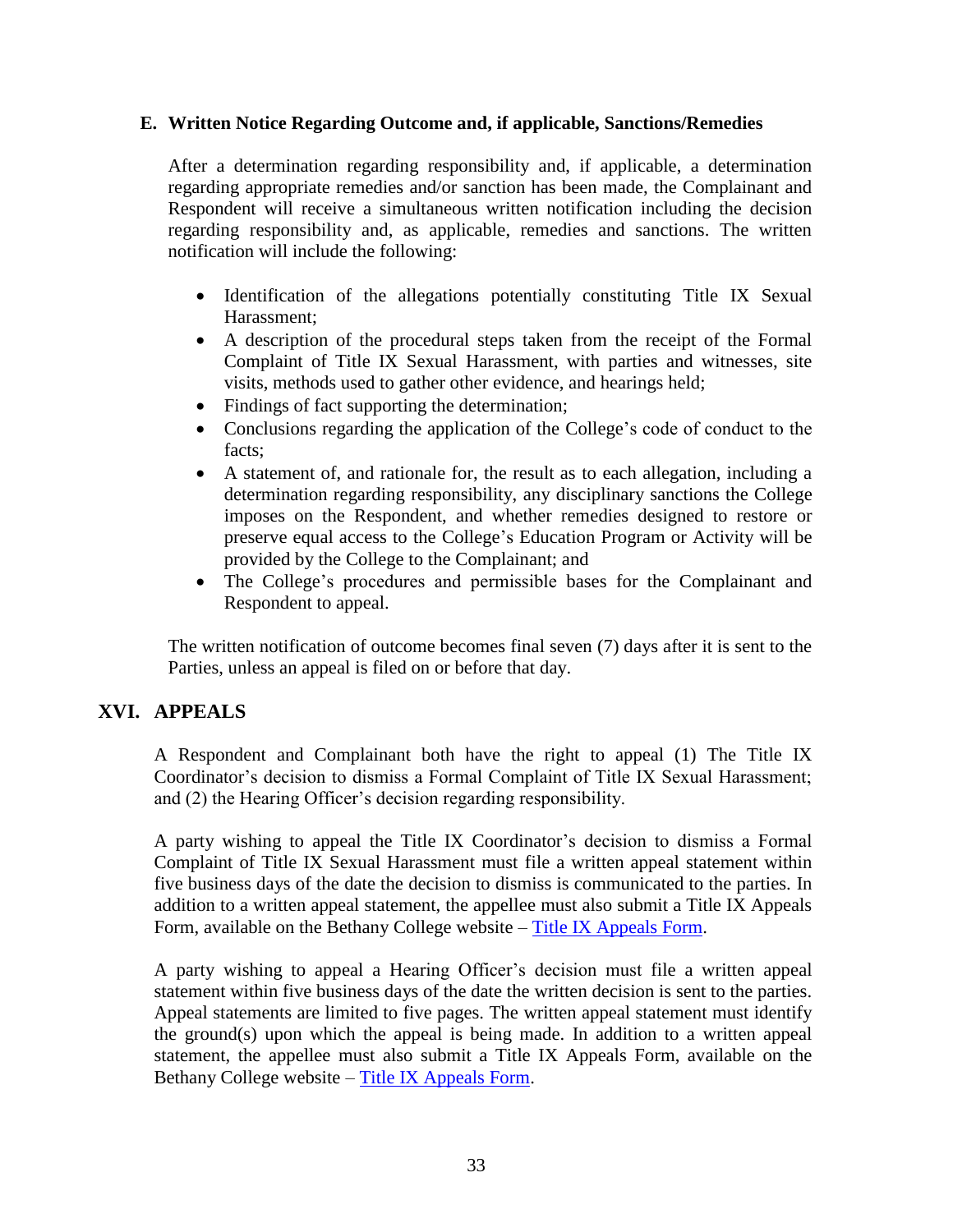All written appeals statements and Title IX Appeals Forms must be submitted to the selected Appeals Officer prior to the date communicated in the Hearing Officer's decision regarding responsibility letter.

The Appeals Officer position will be filled by the Vice President and Dean of Students, or the Provost and Dean of Faculty, or their assignee The Appeals Officer shall be different from the official deciding remedies and/or sanctions.

The only grounds for appeal are:

- New information not reasonably available at the time of the decision/hearing that could affect the outcome of the matter;
- The Title IX Coordinator, investigator, Hearing Officer, or Appeals Officer had a conflict of interest or bias for or against complainants or respondents generally or the individual Complainant or Respondent specifically that affected the outcome of the matter;
- Procedural error(s) that affected the outcome of the matter.
- To determine whether jurisdiction was properly asserted under the Student Code of Conduct;
- To determine whether the underlying proceeding was conducted fairly in light of the charges and evidence presented, and in conformity with procedures described in the Student Code of Conduct, such that no significant prejudice to a student or the College resulted;
- To determine whether the facts in the case were sufficient to establish that a violation of the Title IX Policy occurred; and/or
- To determine whether the sanction(s) imposed were appropriate.

An appeal is not a re-hearing of the case. The College may summarily deny an appeal if it is not based on one of the enumerated grounds for appeal.

**Appellate Decision-Maker**: If the College does not summarily deny the appeal, the College will appoint an appellate decision-maker. The appellate decision-maker's role is limited to reviewing the underlying record of the investigation and hearing, the appealing party's ("Appellant") written appeal statement, any response to that statement by the other party ("Appellee"), and information presented at a meeting of the appellate decision-maker, if convened.

**Conflict of Interest**: The College will notify the Appellant and Appellee of the name of the appellate decision-maker. The Appellant and/or Appellee may challenge the participation of an appellate decision-maker because of an actual conflict of interest, bias, or prejudice. Such challenges, including rationale, must be submitted in writing to the College no later than forty-eight (48) hours after notification of the name of the appellate decision-maker. The College will determine whether such a conflict of interest exists and whether an appellate decision-maker should be replaced.

**Response to Appeal**: The appellate decision-maker will provide written notice to the Appellee that an appeal has been submitted and will give the Appellee an opportunity to review the appeal statement. The Appellee may submit a written response to the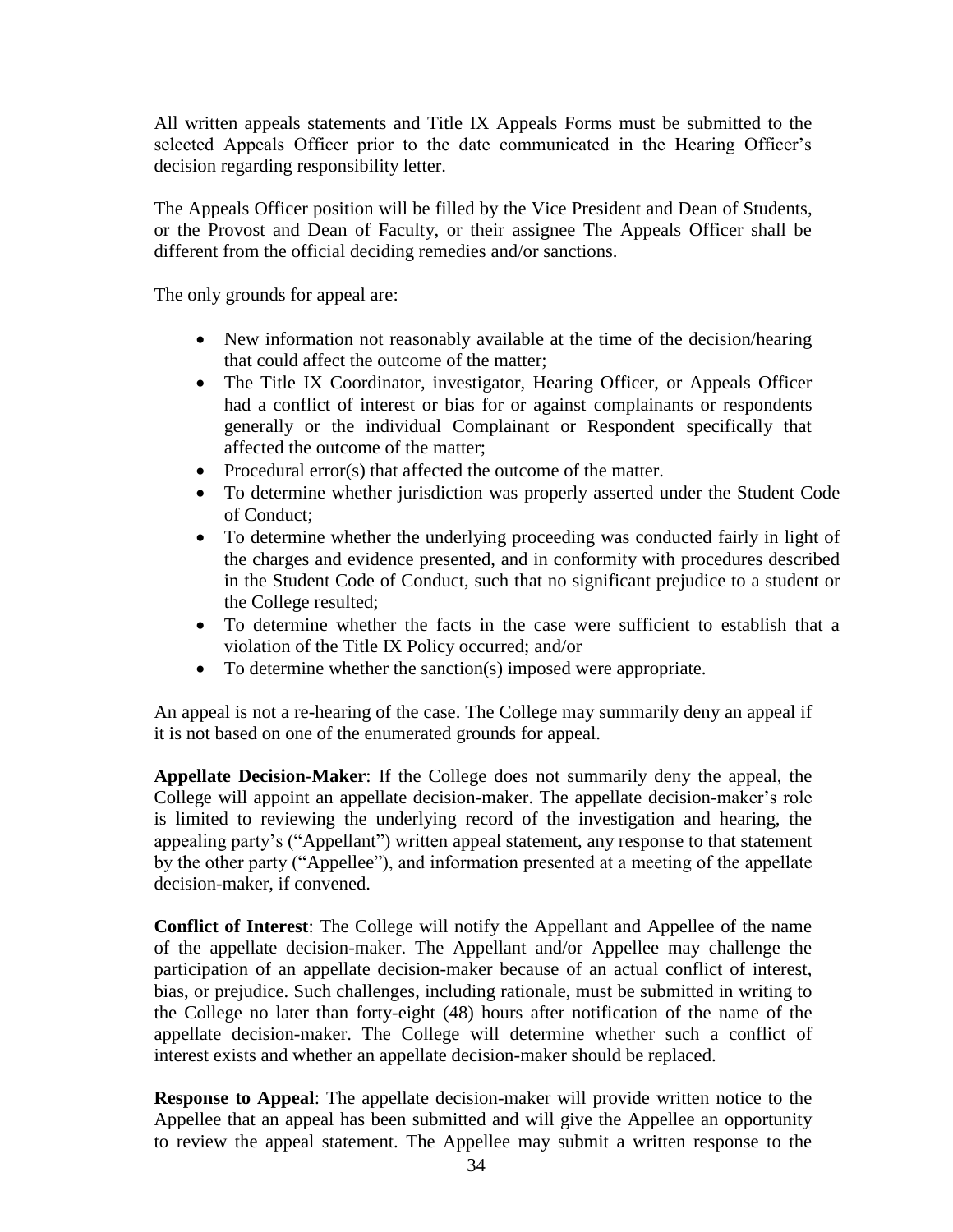appeal ("response"). The response is due three (3) business days from the date the College provides written notice of the appeal to the Appellee. Response can be no more than five (5) pages. The College will provide the Appellant an opportunity to review the Appellee's response, and Appellant shall have an additional three (3) business days to provide an additional response in writing.

**Written Decision**: The appellate decision-maker will provide written notification of the final decision to the Appellant and Appellee simultaneously.

The appellate decision-maker will typically notify the parties of its decision regarding an appeal in writing within fourteen (14) business days from receipt of the appeal statement. If the decision will take longer, the parties will be informed. The decision of the appellate decision-maker will be final and no subsequent appeals are permitted.

## <span id="page-34-0"></span>**XVII. CONFIDENTIALITY**

The College will keep confidential the identity of any individual who has made a report or complaint of sex discrimination, including any individual who has made a report or filed a Formal Complaint of Title IX Sexual Harassment, any Complainant, any individual who has been reported to be the perpetrator of sex discrimination, any Respondent, and any witness, except as may be permitted by the FERPA statute, 20 U.S.C. 1232g, or FERPA regulations, 34 CFR part 99, or as required by law, or to carry out the purposes of 34 CFR part 106, including the conduct of any investigation, hearing, or other proceeding arising thereunder.

## <span id="page-34-1"></span>**XVIII. RECORD RETENTION**

<span id="page-34-2"></span>The College shall retain for a period of seven (7) years after the date of case closure: the official file relating to a formal resolution, including any investigation hearing, sanctioning, and/or appeals processes involving allegations of Title IX Sexual Harassment. In cases in which a Respondent was found to have violated the Policy and was expelled or terminated, the College may retain such official case files indefinitely.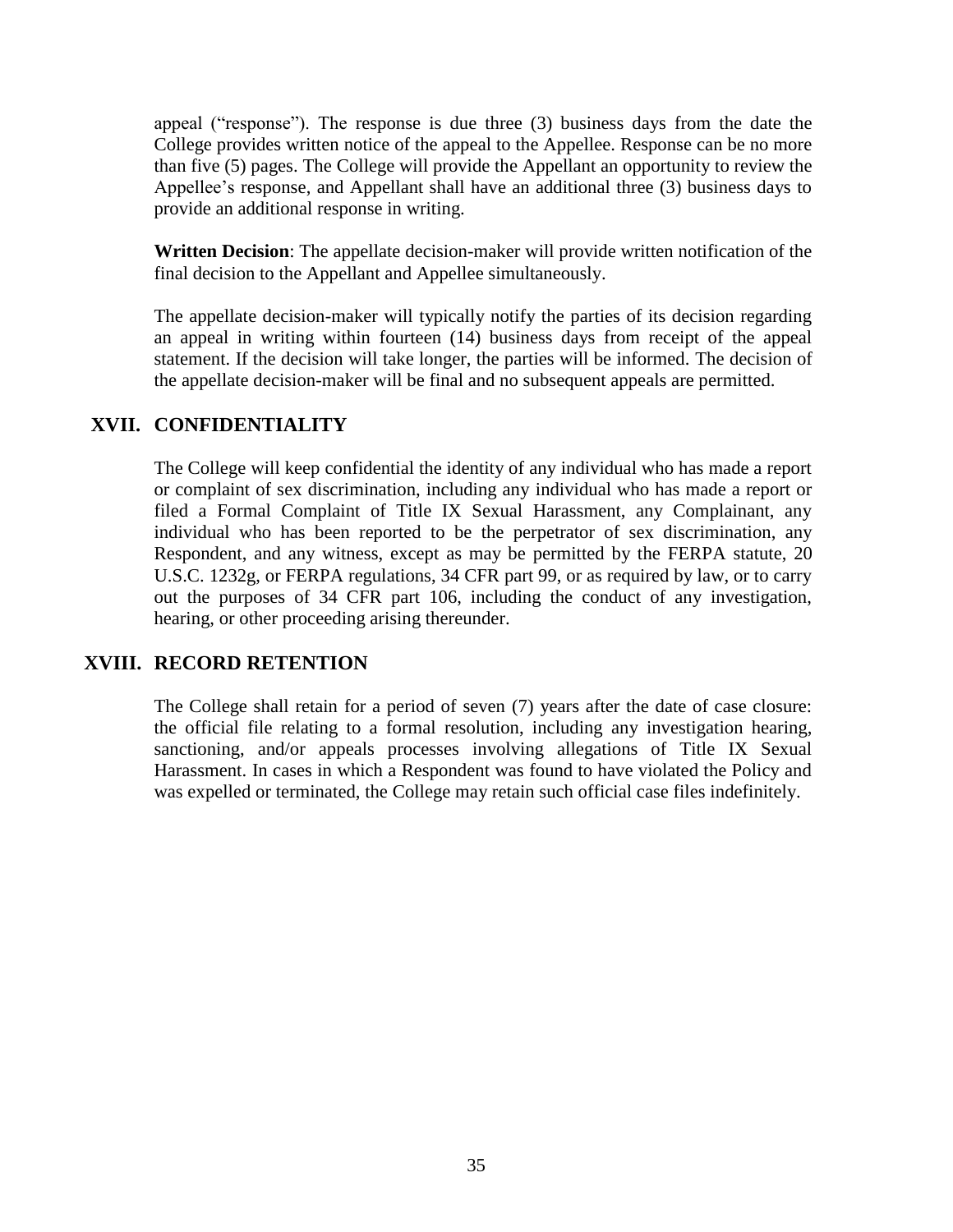## **APPENDIX A**

The following is a list of College officials designated as "Officials with Authority." An Official with Authority, as defined in this Policy, refers to an official of the College with the authority to institute corrective action on behalf of the College, and notice to whom causes the College to respond to Title IX Sexual Harassment.

- President
- Provost and Dean of Faculty
- Vice President and Dean of Students
- Director of Student Conduct
- Title IX Coordinator/Section 504 Coordinator
- Deputy Title IX Coordinator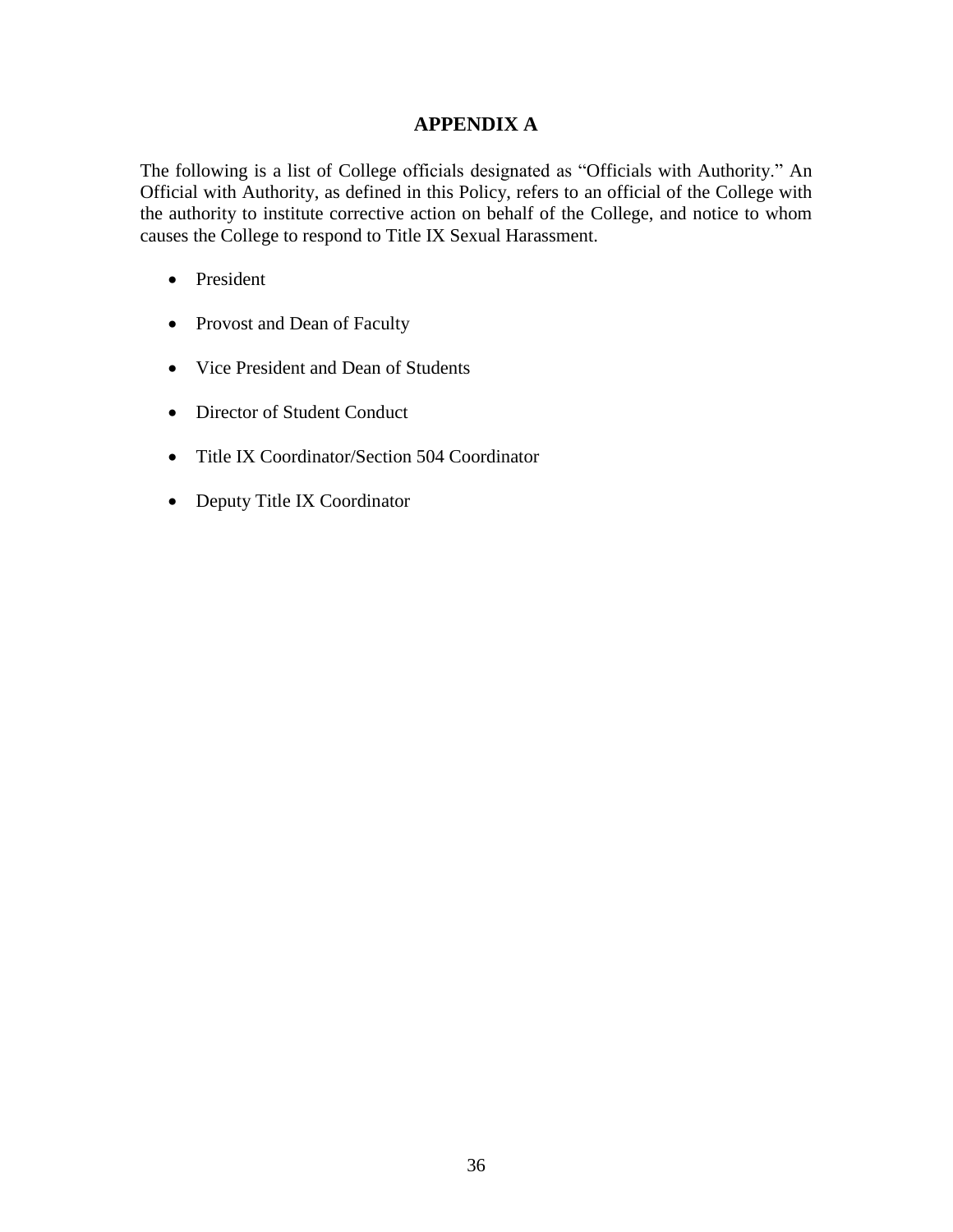#### **APPENDIX B**

#### **Title IX Informal Resolution Policy**

#### **Bethany College**

#### <span id="page-36-2"></span><span id="page-36-1"></span><span id="page-36-0"></span>**I. General**

Informal Resolution is an alternative resolution process that does not include an investigation or hearing. Informal Resolution is typically a spectrum of facilitated, or structured, and adaptable processes between the Complainant, the Respondent, and/or other affected community members that seeks to identify and meet the needs of the Complainant while providing an opportunity for the Respondent to acknowledge harm and seek to repair the harm (to the extent possible) experienced by the Complainant and/or the College community.

Informal Resolution is not available in cases involving a Student-Complainant and Employee-Respondent. Additionally, the Informal Resolution process may not commence unless and until a Formal Complaint of Title IX Sexual Harassment is filed. Informal Resolution may be available, under appropriate circumstances, at any time prior to reaching a determination regarding responsibility.

#### <span id="page-36-3"></span>**II. Elements of an Informal Resolution Process**

#### **A. Procedures for Entering and Exiting Informal Resolution Process**

Parties who do not wish to proceed with an investigation and live hearing, and instead seek the College's assistance to resolve allegations of Title IX-covered misconduct, may elect to enter the Informal Resolution process. Generally speaking, these resolution options are less time intensive than an investigation and live hearing, while still affording students an opportunity to actively participate in a process led by the Colleg for resolution of their complaints.

The Parties may elect to enter the College's Informal Resolution process at any time after the filing of the Formal Complaint through an informed written consent. This informed written consent will include all terms of the elected informal process, including a statement that any agreement reached through the process is binding on the Parties.

No Party may be required to participate in Informal Resolution, and the College may never condition enrollment, employment, or enjoyment of any other right or privilege upon agreeing to Informal Resolution.

The Parties may elect to leave the Informal Resolution process at any point until the Informal Resolution process is concluded. If a Party elects to leave the Informal Resolution process, the formal grievance procedure recommences. In participating in the Informal Resolution process, the Parties understand that the timeframes governing the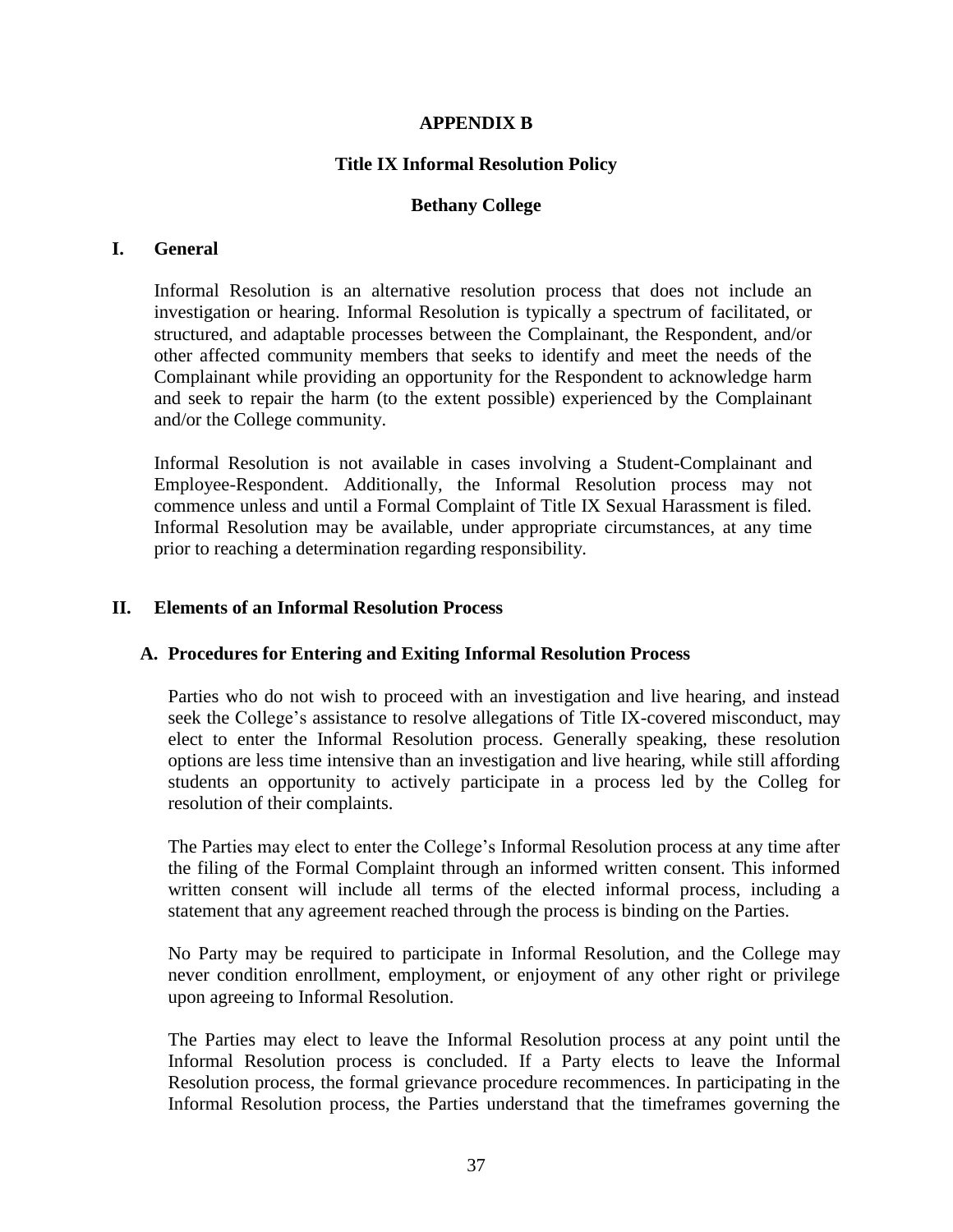formal process temporarily cease, and only recommence upon reentry into the formal process.

#### **B. Determination to Approve Entry into Informal Resolution Process**

Even where the Parties agree to submit a matter to Informal Resolution, the Title IX Coordinator makes the final decision to approve the parties request to move the matter to the Informal Resolution process. The Title IX Coordinator has discretion to determine whether Informal Resolution is appropriate under the circumstances.

Factors that the Title IX Coordinator may weigh in considering the appropriateness of the Informal Resolution process include, but are not limited to, the gravity of the allegations, whether there is an ongoing threat of harm or safety to the campus, whether the respondent is a repeat offender, and/or whether the Parties are participating in good faith. This determination is not subject to appeal.

#### **Informal Resolution processes may never be applied where the allegations include a charge of sexual assault.**

Informal Resolution is only permitted to address allegations of student-on-student sexual harassment, and is never allowed as an option to resolve allegations that an employee sexually harassed a student. See, 85 Fed. Reg. 30026, 30054 (May 19, 2020).

At any time after the commencement of the Informal Resolution process, the Title IX Coordinator may determine that the Informal Resolution process is not an appropriate method for resolving the matter, and may require that the matter be resolved through the formal process. This determination is not subject to appeal.

#### **C. Role of the Facilitator**

Informal Resolution processes are managed by facilitators, who may not have a conflict of interest or bias in favor of or against complainants or respondents generally or regarding the specific Parties in the matter. The Title IX Coordinator may serve as the facilitator, subject to the below restrictions.

All facilitators must have training in the definition of sexual harassment under 34 C.F.R. § 106.30(a), the scope of the institution's education program or activity, how to conduct Informal Resolution processes, and how to serve impartially, including by avoiding prejudgment of the facts at issue, conflicts of interest, or bias.

#### **D. Confidentiality**

In entering the Informal Resolution process, the Parties agree that any testimony and evidence (including admissions of responsibility) they share or receive during the Informal Resolution process concerning the allegations of the Formal Complaint is confidential while the parties are participating in the Informal Resolution process. No evidence concerning the allegations obtained within the Informal Resolution process may be disseminated to any person, provided that any Party to the Informal Resolution process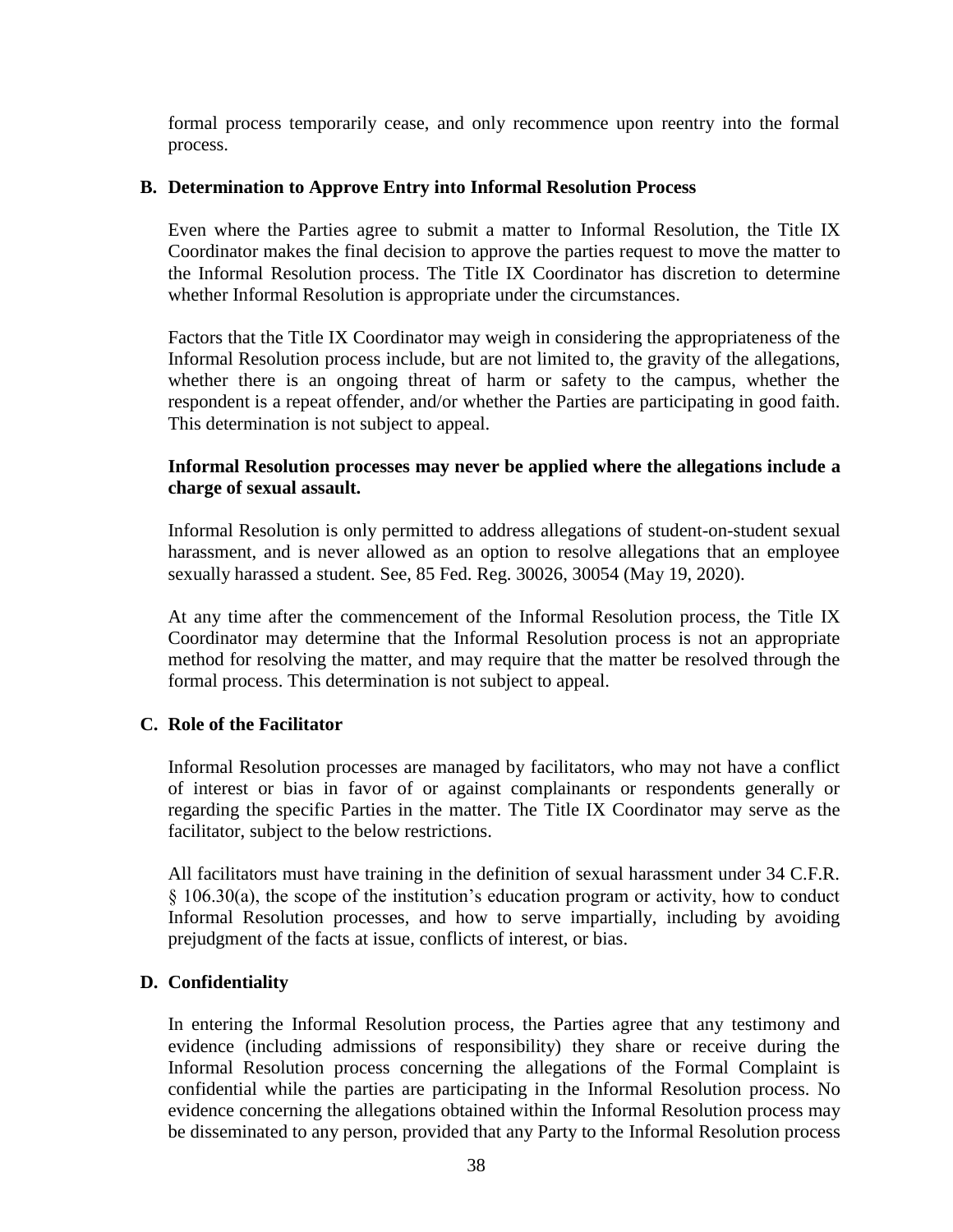may generally discuss the allegations under investigation with a parent, friend, advisor, or other source of emotional support, or with an advocacy organization. Should the Parties withdraw from the Informal Resolution process, information disclosed or obtained for purposes of the Informal Resolution process may be incorporated into the formal investigation and live hearing, provided that this information is disclosed and reviewed by the Parties under the investigatory and hearing procedures described in the Title IX Sexual Harassment Policy.

#### <span id="page-38-0"></span>**III. Informal Resolution Options**

Bethany College offers the following Informal Resolution procedures for addressing Formal Complaints of sexual harassment covered under this Policy:

#### **A. Administrative Resolution**

Should the Parties mutually determine to enter the Informal Resolution process, and the respondent elects to accept responsibility for the allegations of the Formal Complaint at any point during the Informal Resolution process, the institution may administratively resolve the Formal Complaint.

Where the respondent admits responsibility, the Parties will receive simultaneous written notification of the acceptance of responsibility, and a decision-maker will convene to determine the respondent's sanction and other remedies, as appropriate and consistent with institutional policy. The Parties will be given an opportunity to be heard at the sanctions hearing, including but not limited to the submission of impact statements, and the Parties may be accompanied by their Advisor, but questioning of Parties or witnesses will not be permitted. The Parties will receive simultaneous written notification of the decision regarding sanctions and remedies, which may be appealed according to the process described in the College's Title IX Sexual Harassment Policy.

#### **B. Mediation**

The purpose of mediation is for the parties who are in conflict to identify the implications of a student's actions and, with the assistance of a trained facilitator, identify points of agreement and appropriate remedies to address them. Either party can request mediation to seek resolution; mediation will be used only with the consent of both parties, who will be asked not to contact one another during the process. The Title IX Coordinator will also review any request for mediation, and may decline to mediate based on the facts and circumstances of the particular case. Either party has the right to terminate the mediation process and choose or resume another option for resolution at any time.

The mediation process will typically commence within a reasonable period of time after the Title IX Coordinator receives consent to mediate from both parties, and will continue until concluded or terminated by either party or the Title IX Coordinator. During mediation, any potential investigation will halt, and calculations for time frames will be stayed. If the mediation results in a resolution, the disciplinary process will be concluded and the matter will be closed. If a resolution cannot be reached, the matter will be